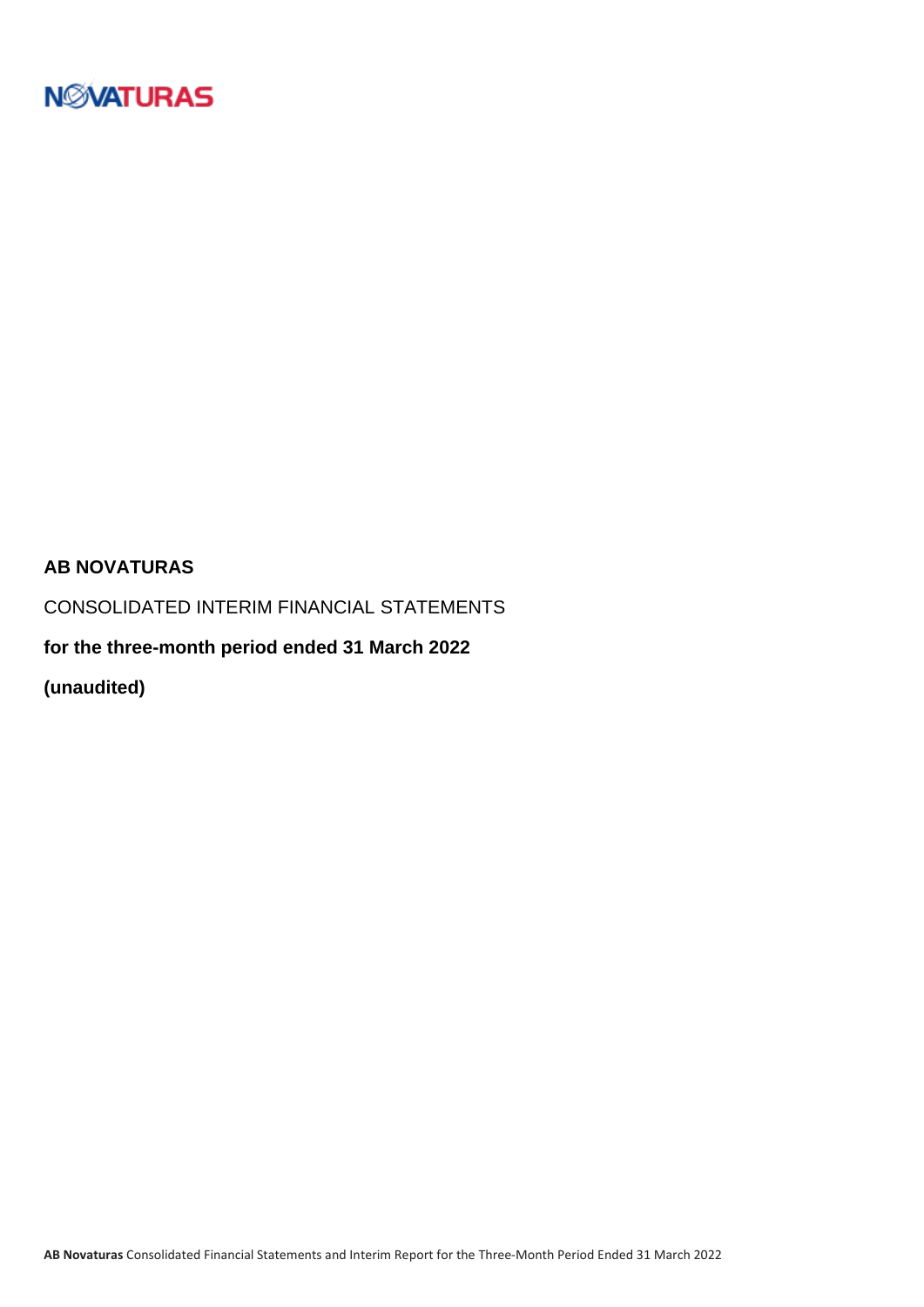| Beginning of reporting period | 1 January 2022                                                                                                                                                                                                                                     |
|-------------------------------|----------------------------------------------------------------------------------------------------------------------------------------------------------------------------------------------------------------------------------------------------|
| End of reporting period       | 31 March 2022                                                                                                                                                                                                                                      |
| <b>Business name</b>          | Novaturas, AB (further – "Novaturas" or "the<br>Company") (The Company's financial statements<br>and activity ratios are presented consolidated with<br>the results of subsidiaries; separate reports of the<br>parent company are not presented.) |
| Legal form                    | Public limited company                                                                                                                                                                                                                             |
| Registration date             | 16 December 1999                                                                                                                                                                                                                                   |
| Registration number           | 135567698                                                                                                                                                                                                                                          |
| LEI code                      | 097900BGCW0000042109                                                                                                                                                                                                                               |
| Manager of register           | <b>State Enterprise Centre of Registers</b>                                                                                                                                                                                                        |
| Company address               | A. Mickevičiaus str. 27, LT-44245 Kaunas                                                                                                                                                                                                           |
| Telephone                     | +370 37 321 264                                                                                                                                                                                                                                    |
| Fax                           | +370 37 321 130                                                                                                                                                                                                                                    |
| Website                       | www.novaturasgroup.com                                                                                                                                                                                                                             |

Abbreviation "pp" used in the report means percentage points.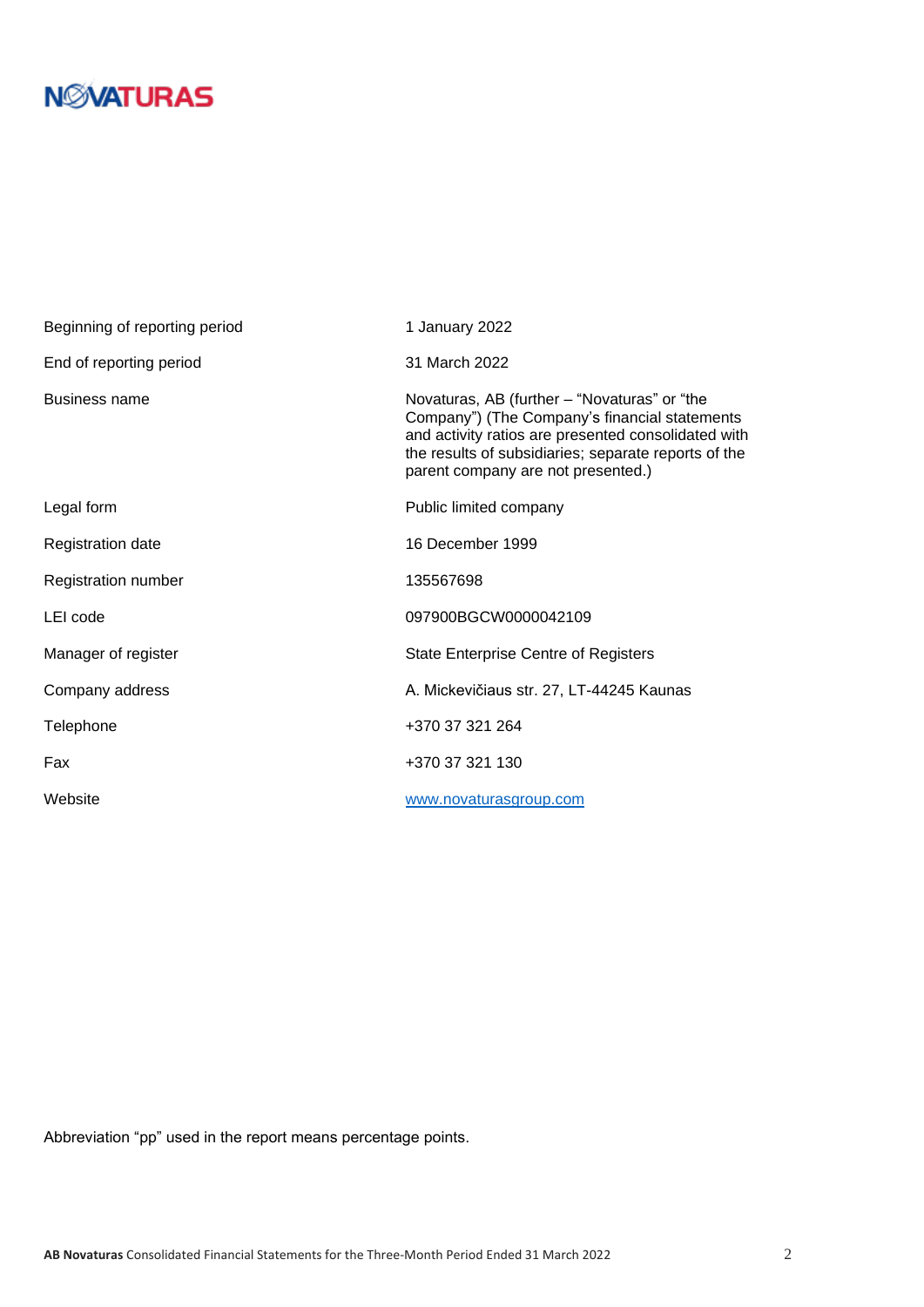## **Table of Contents**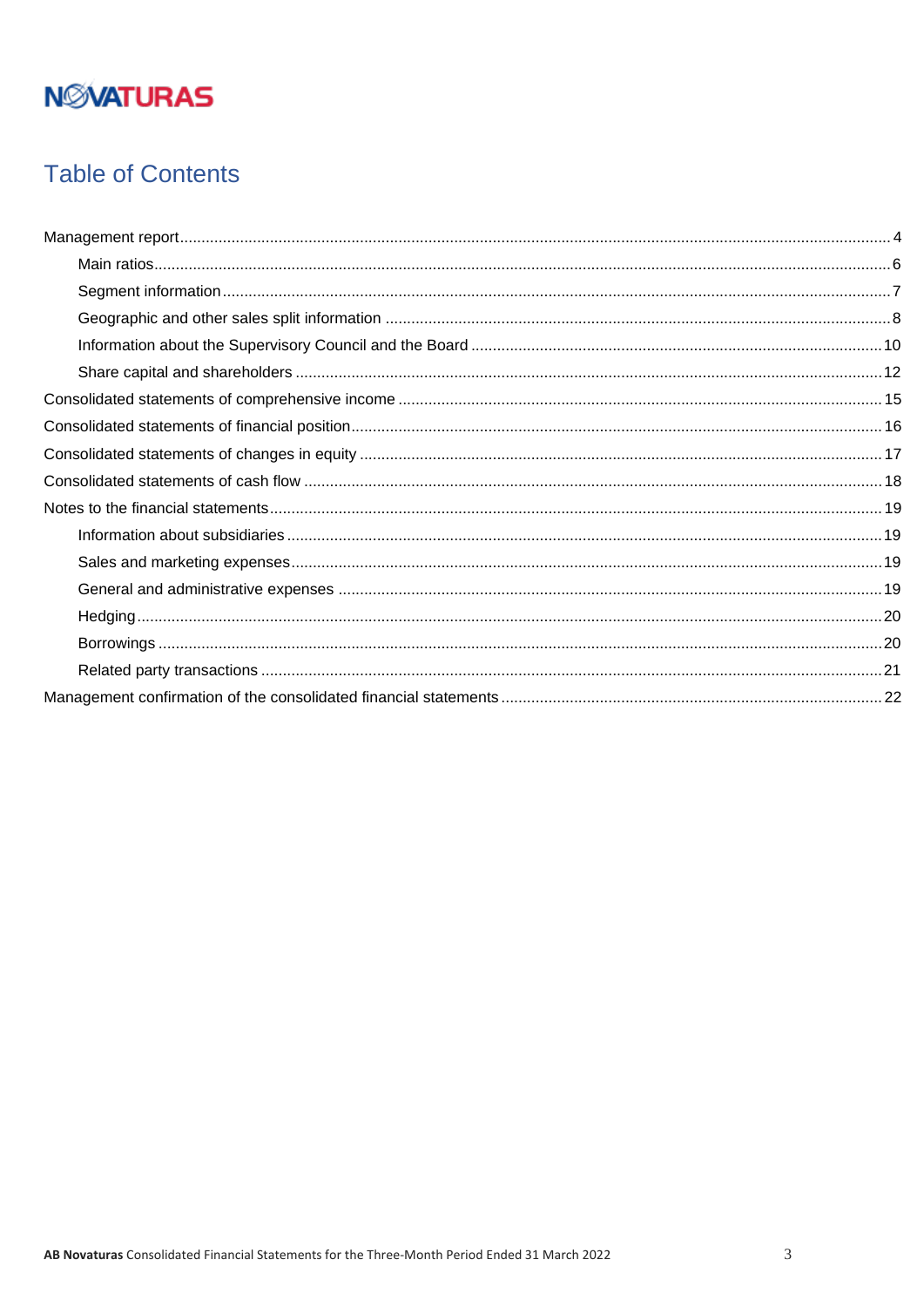

## <span id="page-3-0"></span>Management report

### **2022 first-quarter highlights:**

- Novaturas's turnover was EUR 29.2 mln or 425% higher than in the same period of 2021.
- Gross profit amounted to EUR 2.7 mln and was 70% higher than in the same period of 2021.
- Operating expenses totaled EUR 2.9 mln, 174% higher than in the same period of 2021. Excluding the impact of commissions and one-off expenses, operating costs increased by 116% from the same period a year earlier.
- EBITDA ratio was negative and amounted to EUR 96,000.
- Novaturas had a net loss of EUR 0.5 mln, compared to a net profit of EUR 0.2 mln in the same period of 2021.
- The company served 36,404 clients, 307% more than in the same period of 2021.

### **CEO's Forward**

#### Dear All,

"Novaturas" has started 2022 with solid sales results. In the last month of the first quarter, for the first time since the beginning of the pandemic, we have exceeded the results of the same month of 2019 in terms of number of travelers served and the revenues generated. However, globally rising aviation fuel prices have adjusted the company's profitability ratios.

During the first quarter of 2022, we have generated EUR 29.2 million revenues. In three months, the group has served 36.4 thousand travelers. EBITDA was negative and amounted to EUR 96 thousand. Traditionally, the first quarter of the year is the low period in the tourism industry.

We are continuing with gradual recovery that has already begun at the end of last year. In the first quarter of 2022, we have generated 4 times more revenues than in the first quarter of last year and have even exceeded the results of the corresponding period of the pre-pandemic 2019. If compared to the first quarter of last year, this year we have served 3 times more travelers' group wide. The portfolio of winter holiday destinations has also returned to the usual pre-pandemic times. We are planning that the volumes of second quarter of this year will also be close to 2019.

#### **New challenges: Russia's war against Ukraine and increasing aviation fuel prices**

After the successful start of 2022, we had to face new challenges: the breakout of Russia's war against Ukraine at the end of February and globally rising oil prices have affected the entire tourism sector.

The closure of the Ukrainian airspace for civilian flights has corrected the group's flights routes and durations. The war has affected not only the routes of the flights, but also the behavior of travelers. During the first days of the war, the number of new bookings has temporarily dropped by almost half, people made new purchases for trips that were 2 to 3 weeks prior the departure. Since the end of March, the number of new bookings has gradually recovered, and now we are back to the usual numbers of new bookings just as it has been before the war. In March we have also actively cooperated with the embassies and consulates to help repatriate the Ukrainian citizens trapped abroad to the Baltic states.

Russia's aggression against Ukraine has also directly affected tourism companies operating in the Baltics. With sanctions imposed on the tour operator "TUI Baltics", the company has been forced to close its operations in the Baltics.

Another challenge the tourism sector had to face in the first quarter - drastically rising oil prices. Rising oil prices have led to significant increases in aviation fuel prices. This has been one of the main factors that have affected the group's profitability. The group has sold most of the first quarter trips already in 2021. This means that the cost of these purchased trips has increased significantly in 2022 due to the increasing fuel prices, and it has caused negative impact on the profitability indicators of the first quarter. Negative profitability was also influenced by the intense competitive environment in some of the winter holiday destinations.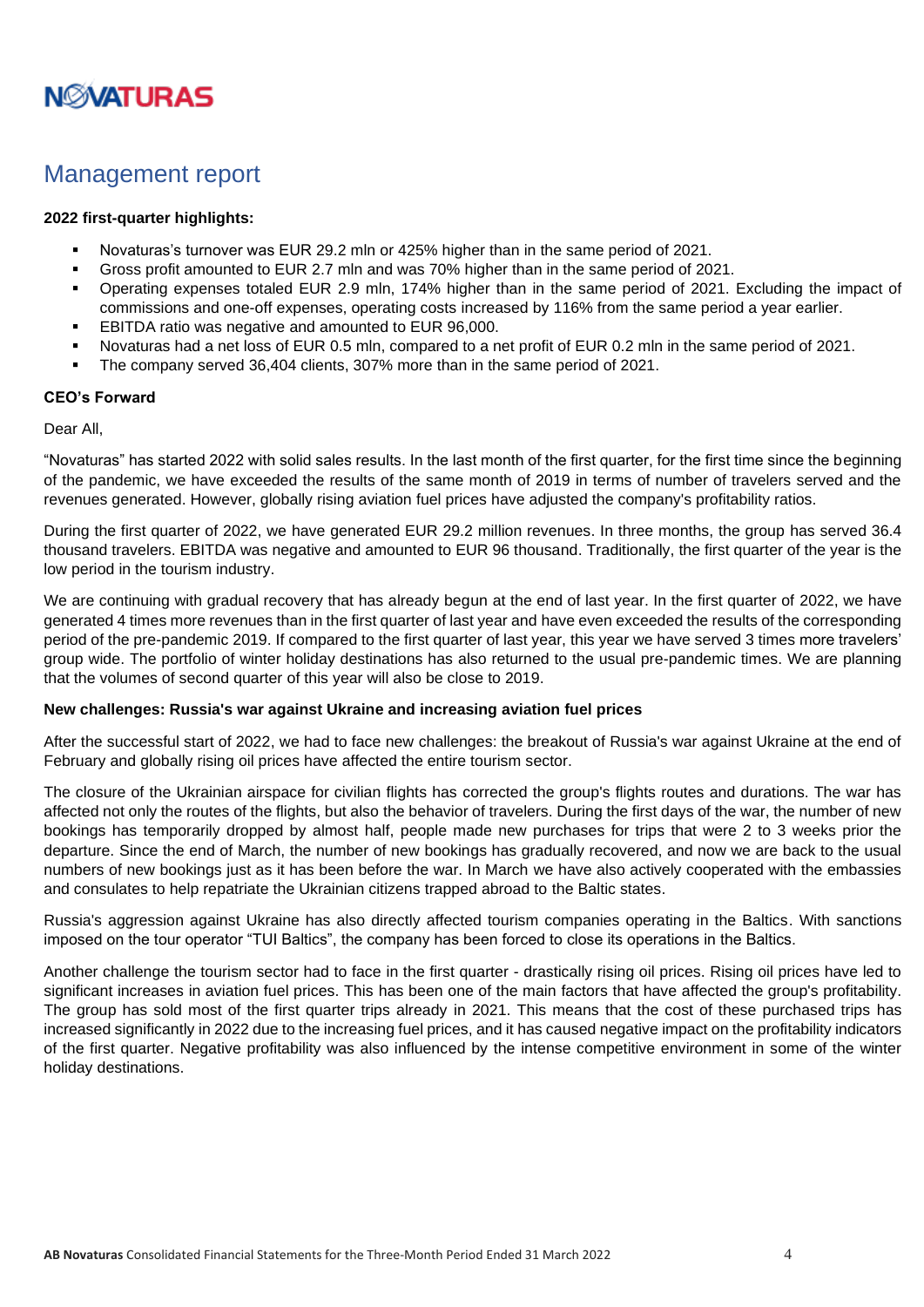

Sincerely,

CEO Vitalij Rakovski

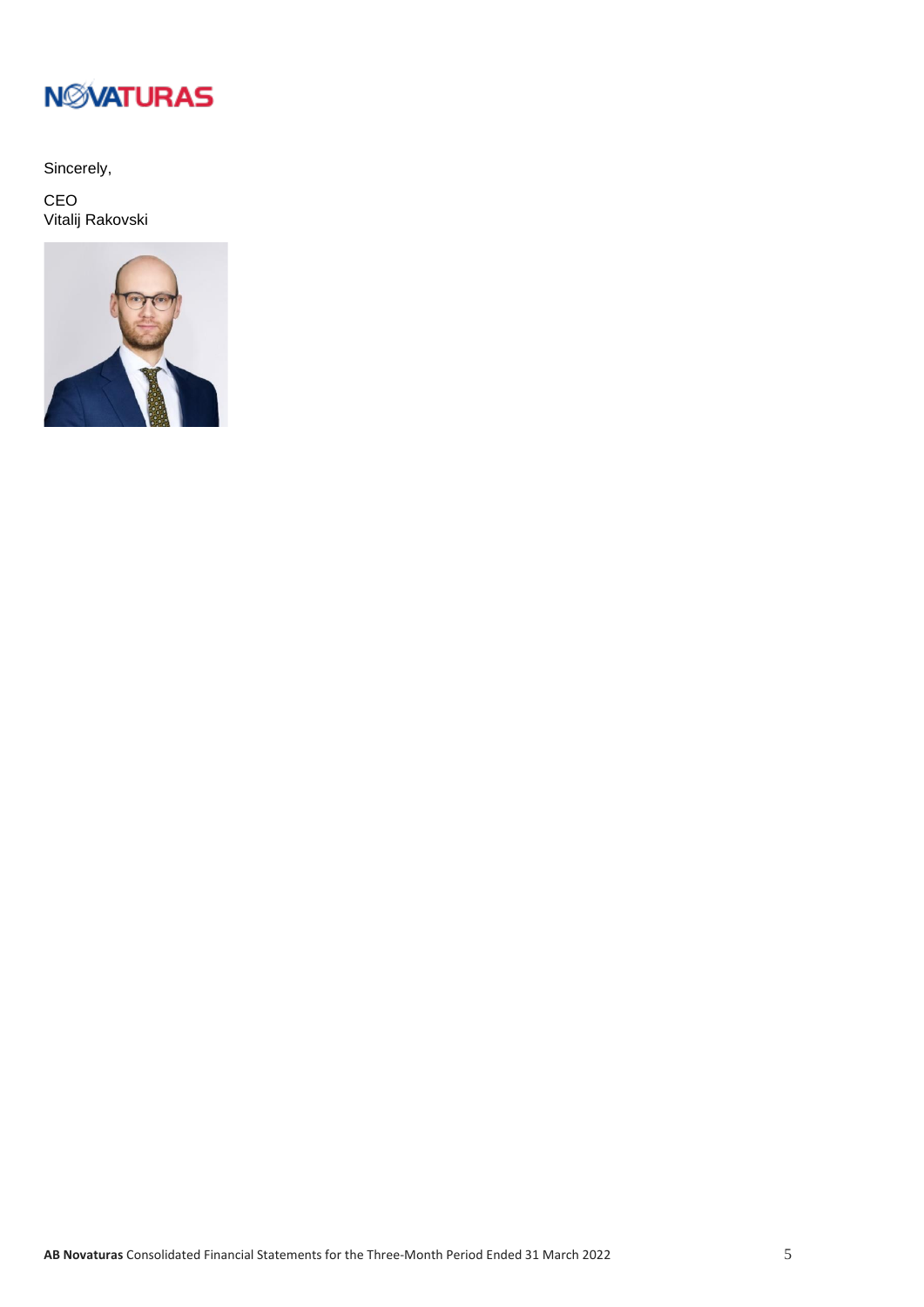# **N***NATURAS*

## <span id="page-5-0"></span>**Main ratios**

| <b>Financial indicators*</b> |         |         |         | Change, % | Change, % |
|------------------------------|---------|---------|---------|-----------|-----------|
|                              | Q1 2022 | Q1 2021 | Q1 2020 | 22/21     | 21/20     |
| Sales                        | 29.254  | 5,571   | 23,363  | $+425.1$  | $-76,2$   |
| Gross profit                 | 2.746   | 1.617   | 2,535   | $+69.8$   | $-36,2$   |
| <b>EBITDA</b>                | (96)    | 615     | (190)   |           |           |
| Operating profit (EBIT)      | (96)    | 572     | (254)   |           |           |
| Profit before taxes          | (610)   | 147     | (409)   |           | $\sim$    |
| Net profit for the period    | (505)   | 191     | (353)   |           | ۰.        |

\* Unless otherwise indicated, amounts are in thousands of EUR.

### **Relative indicators/ratios**

| <b>Relative indicators/ratios</b>    |           |           |           | Change     | Change     |
|--------------------------------------|-----------|-----------|-----------|------------|------------|
|                                      | Q1 2022   | Q1 2021   | Q1 2020   | 22/21      | 21/20      |
| Number of ordinary registered shares | 7,807,000 | 7,807,000 | 7,807,000 |            |            |
| Profit per share (EUR)               | $-0.06$   | 0.02      | $-0.05$   | $-0.08$    | $+0.07$    |
| Gross profit margin (%)              | 9.4       | 29.0      | 10.9      | $-19.6$ pp | $+18.1$ pp |
| EBITDA margin (%)                    | $-0.3$    | 11.0      | $-0.8$    | $-11.3$ pp | $+11.8$ pp |
| EBIT margin (%)                      | $-0.3$    | 10.3      | $-1.1$    | $-10.6$ pp | $+11.4$ pp |
| Profit before taxes margin (%)       | $-2.1$    | 2.6       | $-1.8$    | $-4.7$ pp  | $+4.4$ pp  |
| Net profit margin for the period (%) | $-1.7$    | 3.4       | $-1.5$    | $-5.1$ pp  | $+4.9$ pp  |
| Return on assets (ROA) (%)           | $-1.1$    | 0.4       | $-0.6$    | $-1.5$ pp  | $+1.1$ pp  |
| Debt / equity ratio (%)              | 94.9      | 121.4     | 83.7      | $-8.4$ pp  | $+37.7$ pp |
| Equity ratio (%)                     | 31.0      | 31.4      | 27.5      | $-0.4$ pp  | $+3.9$ pp  |
| Actual profit tax rate (%)           | 17.2      | $-29.9$   | 13.7      | $+47.1$ pp | $-43.6$ pp |
| Total liquidity ratio                | 0.74      | 0.73      | 0.72      | 0.01       | 0.01       |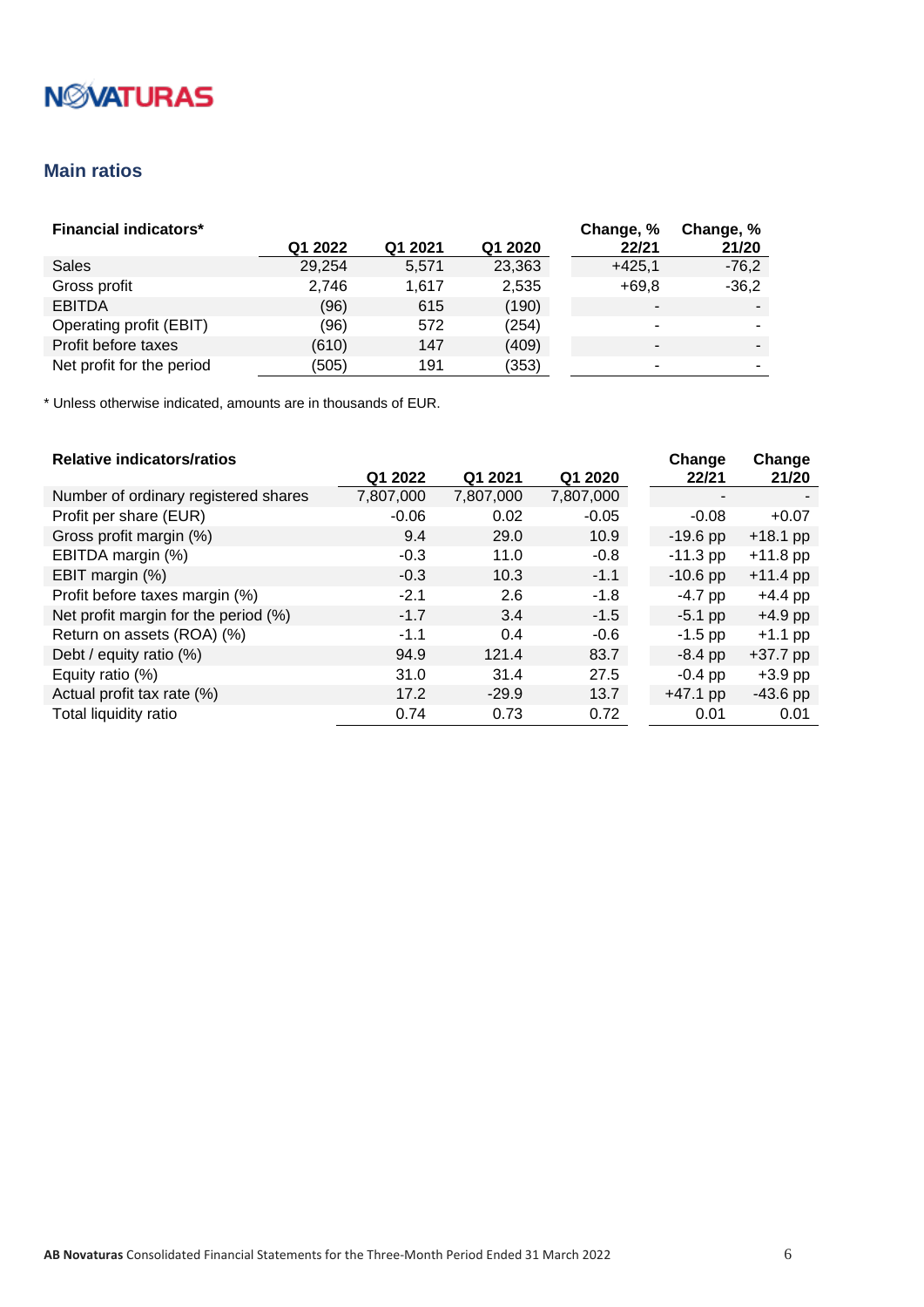

### <span id="page-6-0"></span>**Segment information**

For management purposes, Novaturas is organized into business units based on its services (product categories), which are as follows:

Flight package tours Sightseeing tours by coach Sightseeing tours by plane

Other sales (flight tickets, hotels, block seat sales to other operators, own agencies commissions)

|                                   | Q1 2022  | Q1 2021                  | Q1 2020      | Change<br>22/21 | Change<br>21/20 |
|-----------------------------------|----------|--------------------------|--------------|-----------------|-----------------|
| <b>Flight package tours</b>       |          |                          |              |                 |                 |
| <b>Sales</b>                      | 25,287   | 4,154                    | 19,838       | 508.7%          | $-79.1%$        |
| Cost of sales                     | (24,078) | (2,976)                  | (17, 541)    | 709.1%          | $-83.0%$        |
| <b>Gross profit</b>               | 1,209    | 1,178                    | 2,297        | 2.6%            | $-48.7%$        |
| Gross profit margin (%)           | 4.8      | 28.4                     | 11.6         | $-23.6$ pp      | 16.8 pp         |
| Sales commission expenses         | (1, 214) | (279)                    | (1, 107)     | 335.1%          | $-76.5%$        |
| Sales profit for segment          | (5)      | 899                      | 1,190        | $-100.6%$       | $-19.0%$        |
| Sales profit margin (%)           |          | 21.6                     | 6.0          | $-21.7$ pp      | $-16.0$ pp      |
|                                   |          |                          |              |                 |                 |
| Sightseeing tours by coach        |          |                          |              |                 |                 |
| <b>Sales</b>                      | 21       | $\overline{\phantom{0}}$ | 30           |                 |                 |
| Cost of sales                     | (13)     |                          | (28)         |                 |                 |
| <b>Gross profit</b>               | 8        |                          | $\mathbf{2}$ |                 |                 |
| Gross profit margin (%)           | 38.1     |                          | 6.7          |                 |                 |
| Sales commission expenses         | (1)      |                          | (1)          |                 |                 |
| Sales profit for segment          | 7        |                          | 1            |                 |                 |
| Sales profit margin (%)           | 33.3     |                          | 3.3          |                 |                 |
|                                   |          |                          |              |                 |                 |
| <b>Sightseeing tours by plane</b> |          |                          |              |                 |                 |
| <b>Sales</b>                      | 121      |                          | 216          |                 |                 |
| Cost of sales                     | (117)    |                          | (186)        |                 |                 |
| <b>Gross profit</b>               | 4        |                          | 30           |                 |                 |
| Gross profit margin (%)           | 3.3      |                          | 13.9         |                 |                 |
| Sales commission expenses         | 5        |                          | (12)         |                 |                 |
| Sales profit for segment          | (1)      |                          | 18           |                 |                 |
| Sales profit margin (%)           | $-0.8$   |                          | 8.3          |                 |                 |
|                                   |          |                          |              |                 |                 |
| <b>Other sales</b>                |          |                          |              |                 |                 |
| <b>Sales</b>                      | 3,825    | 1,417                    | 3,279        | 169.9%          | $-56.8%$        |
| Cost of sales                     | (2,300)  | (978)                    | (3,073)      | 135.2%          | $-68.2%$        |
| <b>Gross profit</b>               | 1,525    | 439                      | 206          | 247.4%          | 113.1%          |
| Gross profit margin (%)           | 39.9     | 31.0                     | 6.3          | 8.9pp           | 24.7 pp         |
| Sales commission expenses         |          |                          |              |                 |                 |
| Sales profit for segment          | 1,525    | 439                      | 206          | 247.4%          | 113.1%          |
| Sales profit margin (%)           | 39.9     | 31.0                     | 6.3          | 8.9pp           | 24.7%           |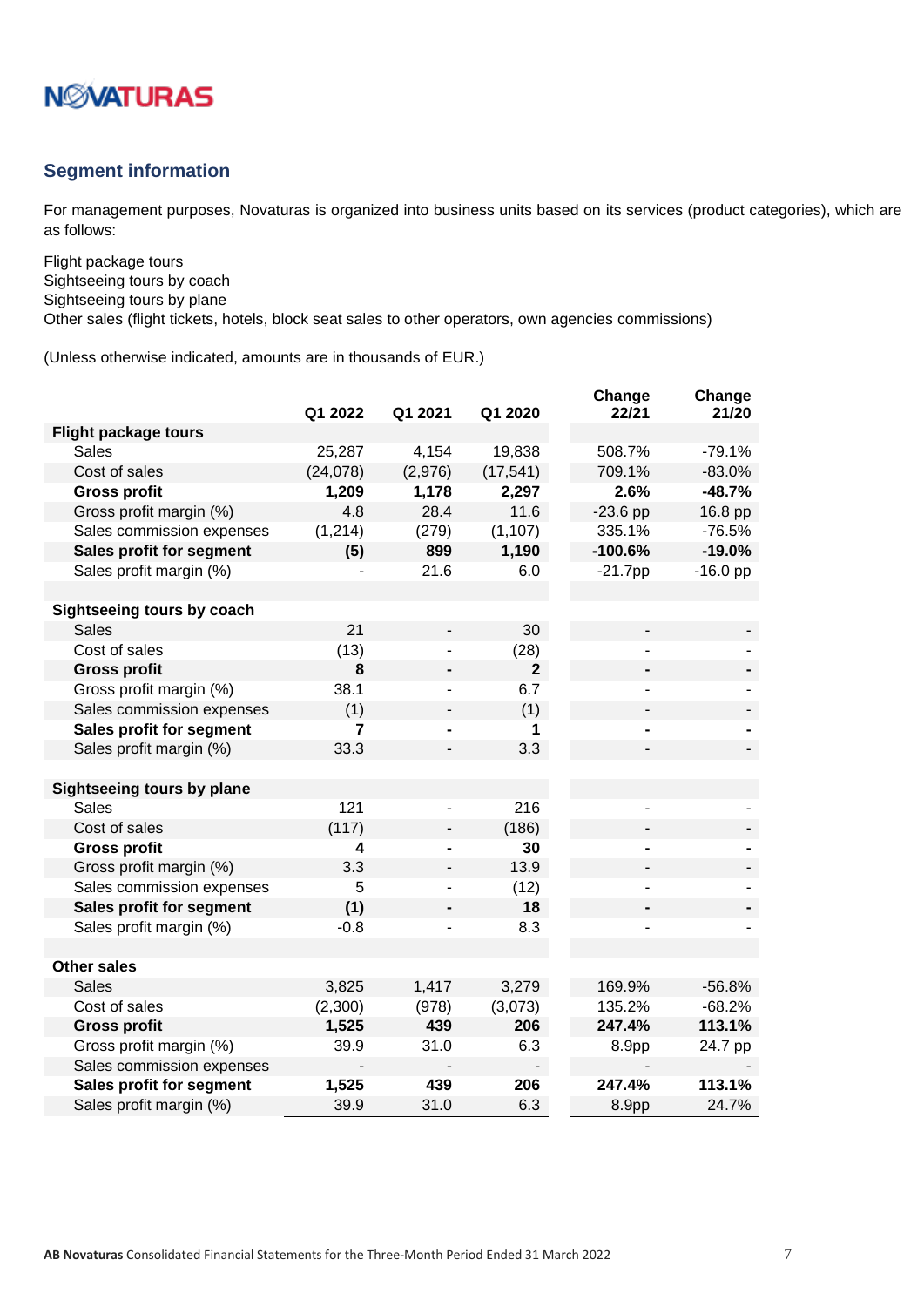

### <span id="page-7-0"></span>**Geographic and other sales split information**

The company's activities included tour organization and the distribution of tours through diversified and complementary distribution channels: a retail network of travel agencies and the company's own retail channels (own travel agencies, ecommerce sales, tickets only sales through the Global Distribution System (GDS)). The company works with over 400 travel agencies, including all of the major agencies in the Baltics. E-commerce sales are via company websites. In three-month of 2022, the company's websites were visited by 0.9 million unique visitors, which is 98% less than in the same period of 2021.

The group sells flight tickets for its own organized charter flights via GDS, which means that Novaturas' charter tickets are available worldwide – to travel agents and also to passengers directly via web portals for airline tickets.

The breakdown of sales by distribution channels was as follows:

|                 |            |            |            | Change     | Change     |
|-----------------|------------|------------|------------|------------|------------|
|                 | Q1 2022, % | Q1 2021, % | Q1 2020, % | 22/21      | 21/20      |
| Travel agencies | 70.2       | 67.9       | 70.5       | $+2.3$ pp  | $-2.6$ pp  |
| Own retail      | 11.1       | 10.1       | 12.8       | $+1.0$ pp  | $-2.7$ pp  |
| Web sales       | 16.2       | 8.9        | 15.1       | $+7.3$ pp  | $-6.2$ pp  |
| GDS             | 2.5        | 13.1       | 1.6        | $-10.5$ pp | $+11.5$ pp |
| <b>Total</b>    | 100.0      | 100.0      | 100.0      |            |            |

Number of clients served by country of sales (in thousands of clients):

|              |         |         |         | Change %, | Change %, |
|--------------|---------|---------|---------|-----------|-----------|
|              | Q1 2022 | Q1 2021 | Q1 2020 | 22/21     | 21/20     |
| Lithuania    | 16.1    | 4.9     | 12.6    | $+224.0$  | $-60.6$   |
| Latvia       | 9.2     | 12      | 72      | $+696.6$  | $-84.1$   |
| Estonia      | 11.1    | 2.8     | 11.2    | $+295.1$  | $-74.9$   |
| Other        | -       | ٠       | 0.2     | -         |           |
| <b>Total</b> | 36.4    | 8.9     | 31.2    | $+307.2$  | $-71.4$   |

Number of clients served by product category (in thousands of clients):

|                                                  |         |         |         | Change %,                | Change %, |
|--------------------------------------------------|---------|---------|---------|--------------------------|-----------|
|                                                  | Q1 2022 | Q1 2021 | Q1 2020 | 22/21                    | 21/20     |
| Flight package tours                             | 28.9    | 5.5     | 26.4    | $+429.1$                 | $-79.3$   |
| Sightseeing tours by coach                       | 0.1     | ۰.      | 0.2     | ٠                        |           |
| Sightseeing tours by plane                       | 0.1     | $\sim$  | 0.2     | $\overline{\phantom{a}}$ |           |
| Other sales (separate flight and hotel services) | 7.3     | 3.4     | 4.4     | $+110.4$                 | $-21.6$   |
| <b>Total</b>                                     | 36.4    | 8.9     | 31.2    | $+307.2$                 | $-71.4$   |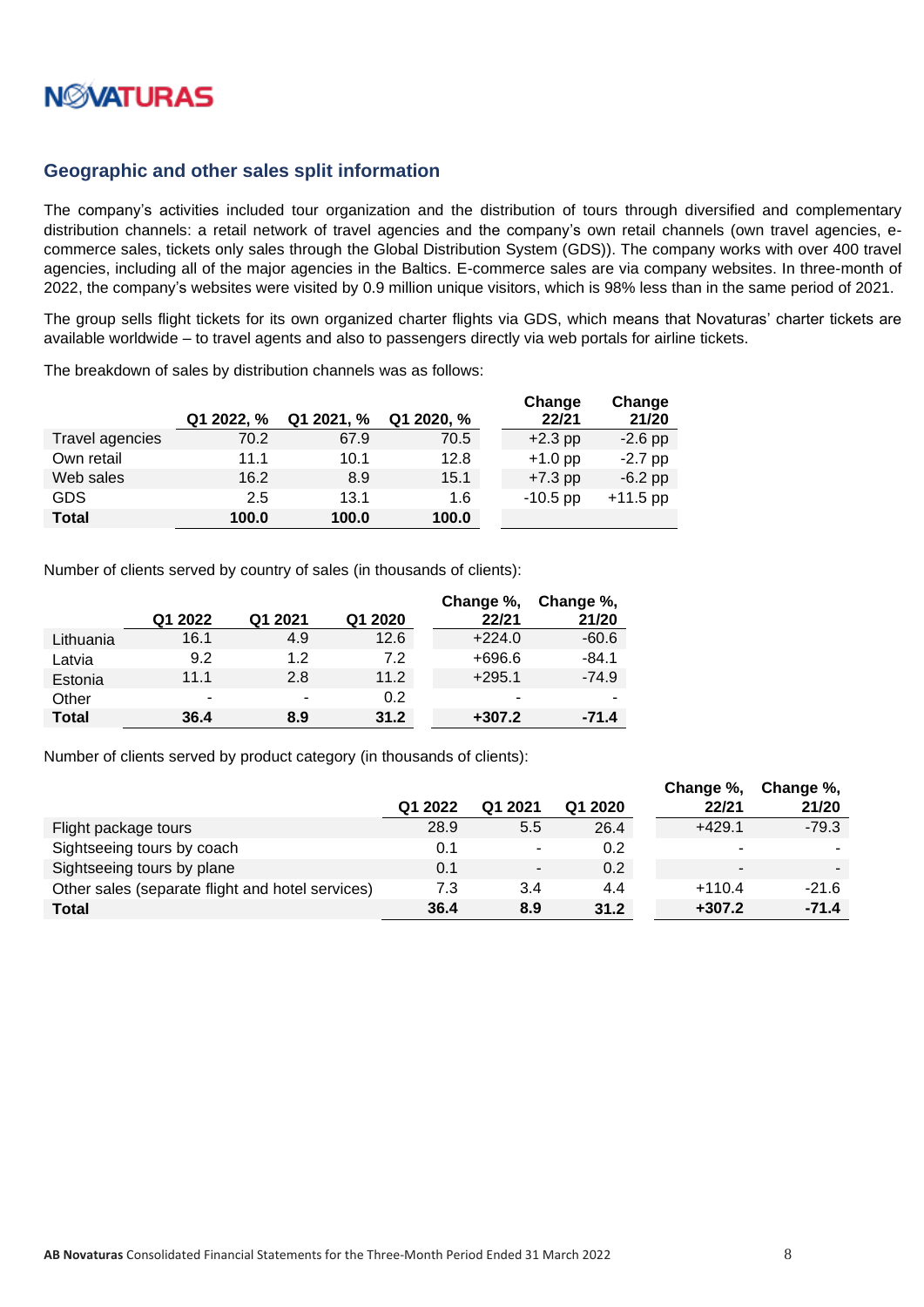

The breakdown of group package travel sales by destinations is as follows:

|                                  | Q1 2022, % | Q1 2021, %               | Q1 2020, % | Change<br>22/21 | Change<br>21/20 |
|----------------------------------|------------|--------------------------|------------|-----------------|-----------------|
| Egypt                            | 51.5       | 61.0                     | 50.3       | $-9.5$          | $+10.7$ pp      |
| Spain (including Canary Islands) | 18.0       | 35.8                     | 14.1       | $+15.7$         | $+21.7$ pp      |
| Skiing                           | 15.7       | $\overline{\phantom{0}}$ | 12.1       | -               |                 |
| Long-haul                        | 8.5        | 1.6                      | 17.1       | $+6.9$          | $-15.5$ pp      |
| Other destinations               | 6.3        | 1.6                      | 6.4        | $+4.7$          | $-4.8$ pp       |
| <b>Total</b>                     | 100.0      | 100.0                    | 100.0      |                 |                 |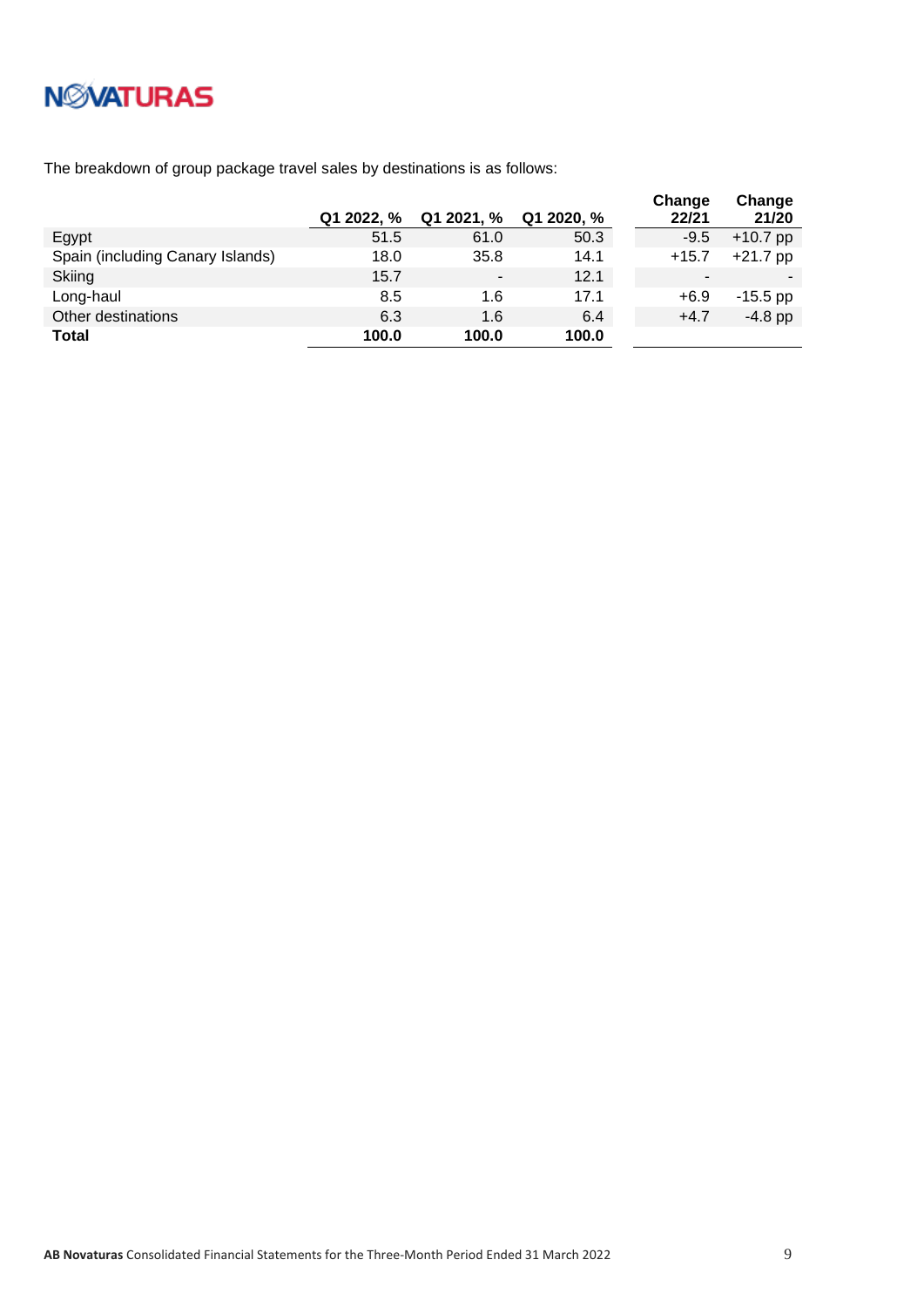

### <span id="page-9-0"></span>**Information about the Supervisory Council and the Board**

According to the decision of the ordinary general meeting of the shareholders of the Company the management bodies' structure has been changed by eliminating the Supervisory Board of the Company and increasing members of the Board from 3 to 5. The Company as of the 30<sup>th</sup> of June 2020 has one collegial body - the Board, to which part of the supervisory functions were delegated. 2 members of increased and newly elected Board shall be independent. A team of the Company's top executives formed the previous members of the Board.

Considering the structure of the Company's shareholders, the size of the Company, the number of employees, and the structure of Novaturas Group, the proposed changes in corporate governance shall simplify the management of the Company and make it more efficient. Greater involvement of independent members in the management of the Company, rather than in supervision, shall provide opportunities to supplement the existing competencies of the Company and make maximum use of the knowledge and experience of the current management and at the same time incorporate new approaches and good governance practices. The changes also shall strengthen the management of the group, with more decisions relating to subsidiaries being added to the Board's remit.

A model like this is recommended among the most effective forms of corporate governance, ensures the representation of shareholders and other stakeholders, and the efficiency and productivity of the Company's operations.

The Board is elected for 4 years. The new members of the Board of the Company are competent professionals with the needed experience.

| <b>Name</b>        | <b>Position on the</b><br>Board                  | <b>Legal entity and position</b>                                                                                                                                                                                                                                                                              | shares<br>held in the<br>Company | <b>Start of term</b> |
|--------------------|--------------------------------------------------|---------------------------------------------------------------------------------------------------------------------------------------------------------------------------------------------------------------------------------------------------------------------------------------------------------------|----------------------------------|----------------------|
| Ugnius Radvila     | Member of the<br><b>Board</b>                    |                                                                                                                                                                                                                                                                                                               | 740,702                          | 2020-06-30           |
| Vidas Paliūnas     | Member of the<br><b>Board</b>                    | Business Center 32, UAB; - Member of the<br>Management Board, Managing Director of UAB<br>Optimistai<br>Open type investment fund Axia Capital – fund                                                                                                                                                         | 535,278                          | 2020-06-30           |
| Andrius Jurkonis   | Member of the<br>Board (independent<br>member)   | manager; Farmacijos kapitalas, JSC - director;<br>New Pharma, CEE - director; Privataus kapitalo<br>investicijos, JSC - director; New retail LV, JSC<br>- director and 100% owner                                                                                                                             |                                  | 2020-06-30           |
| Virginijus Lepeška | Chairman of the<br>Board (independent<br>member) | Organizacijų vystymo centras, JSC -<br>consultant, chairman of the Board; OVC<br>mokymai, JSC – consultant; AL holdingas, JSC<br>- deputy director, member of the Board;<br>Swenheim, JSC – deputy director, member of<br>the Board; Biseris, JSC – member of the Board;<br>Lewben, JSC – member of the Board |                                  | 2020-06-30           |

Information about the Board as of the 31st of March 2022:

**Number of**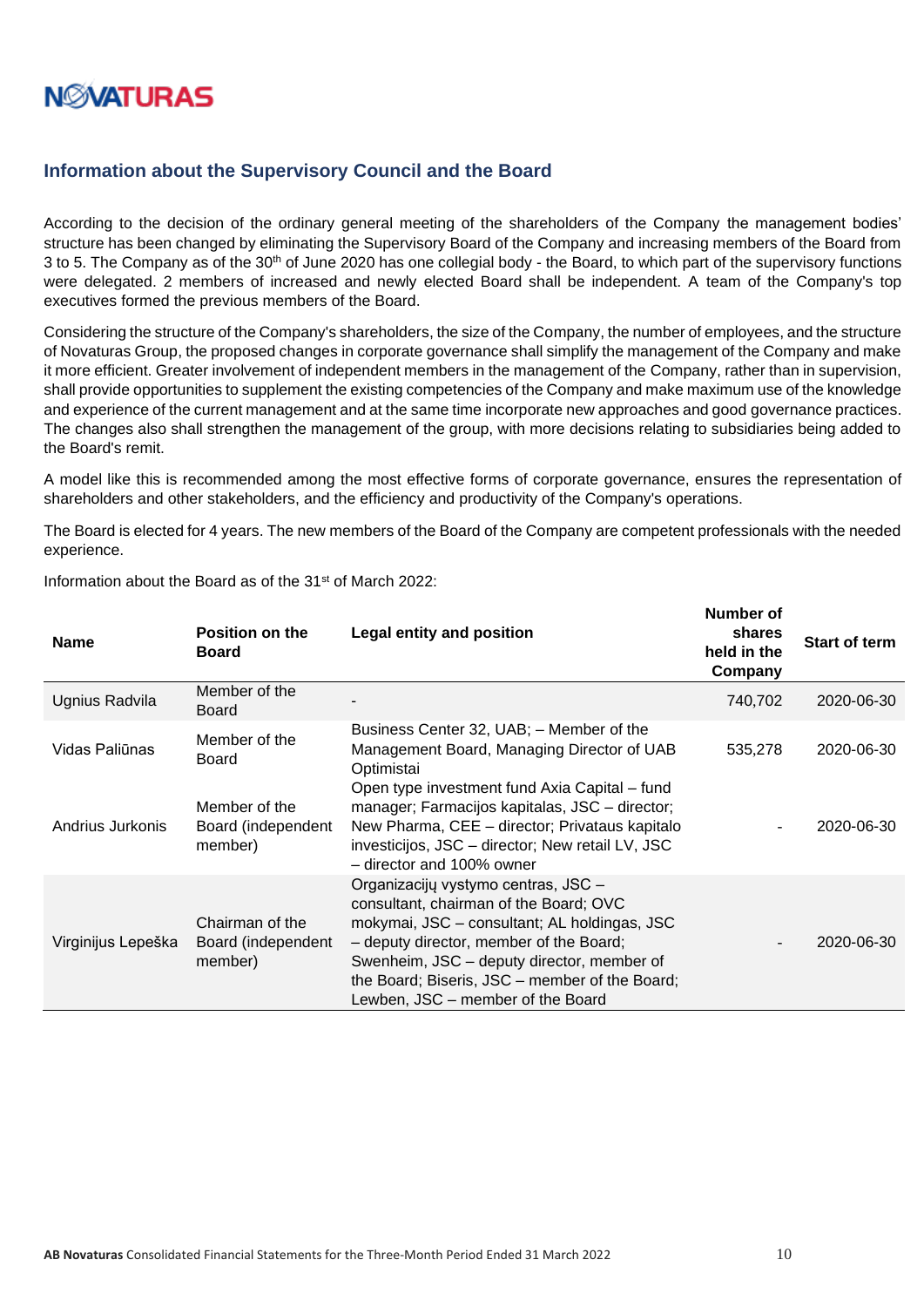

Company's top executives as of the 31<sup>th</sup> of March 2022:

| <b>Name</b>      | <b>Position within the Company</b> | Number of<br>shares held<br>in the<br>Company |
|------------------|------------------------------------|-----------------------------------------------|
| Vitalij Rakovski | CEO                                |                                               |
| leva Galvydienė  | CCO                                |                                               |
| Albert Zinevič   | CSO                                |                                               |
| Olga Belova      | СМО                                |                                               |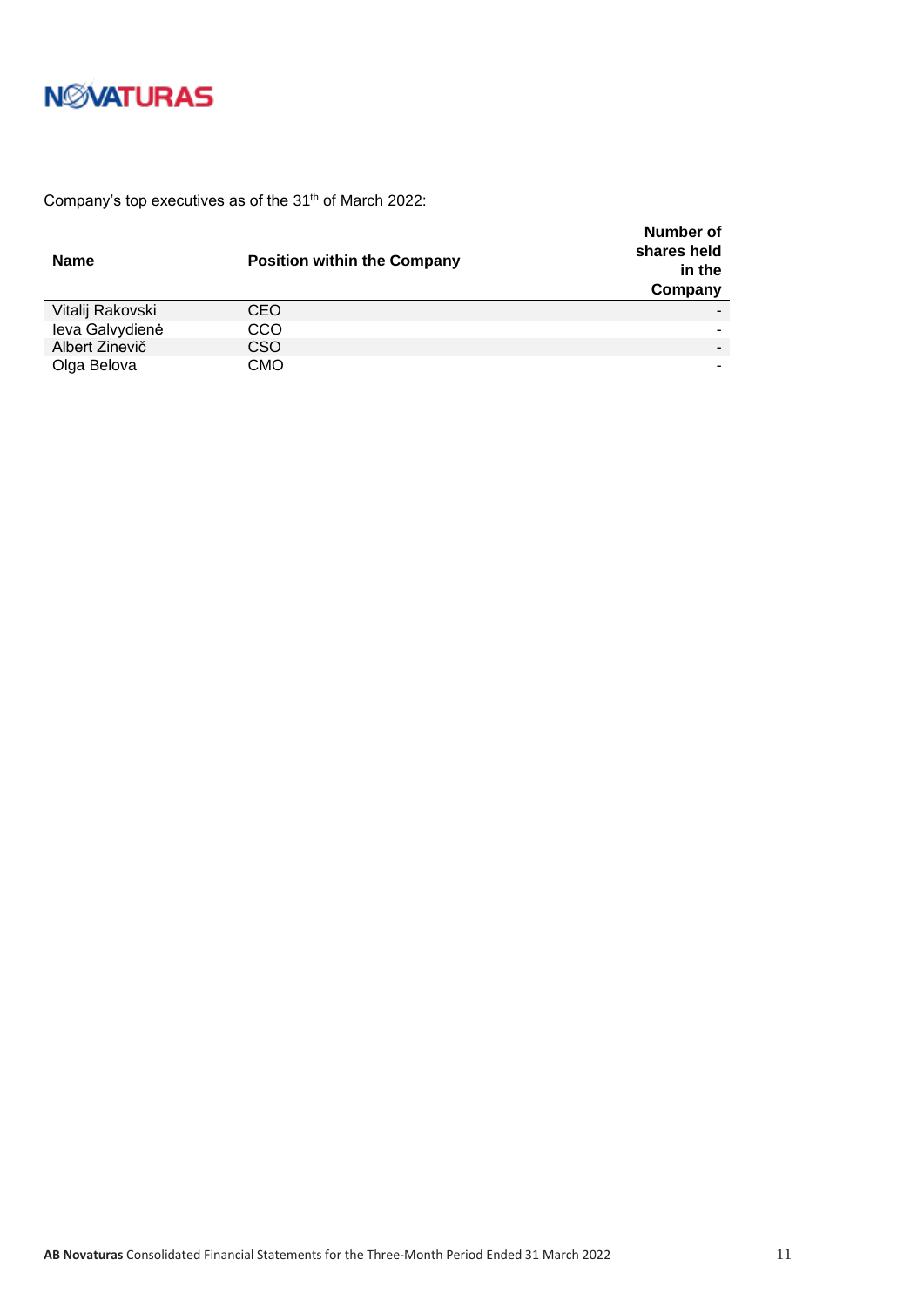

### <span id="page-11-0"></span>**Share capital and shareholders**

The company's share capital is EUR 234,210. It consists of 7,807,000 ordinary registered shares with a nominal value of EUR 0.03. The number of shares of the company that grant votes in the General Meeting of Shareholders is 7,807,000.

The ordinary registered shares of AB Novaturas (ISIN code LT0000131872) are listed on the Official List of the Nasdaq Vilnius Stock Exchange (symbol NTU1L) and on the Warsaw Stock Exchange (symbol NTU, ISIN code LT0000131872).

Information about trading in AB Novaturas shares from 21 March 2018 to 31 March 2021 on the Nasdaq Vilnius exchange in Lithuania:

|         | <b>Currency</b> | <b>Opening</b><br>price | <b>Maximum</b><br>price | Lowest<br>price | <b>Closing</b><br>price | Average<br>price | <b>Volume</b><br>(quantity) | <b>Volume</b><br>(EUR) |
|---------|-----------------|-------------------------|-------------------------|-----------------|-------------------------|------------------|-----------------------------|------------------------|
| Q1 2018 | <b>EUR</b>      | 11.00                   | 12.40                   | 10.56           | 10.85                   | 11.38            | 17,830                      | 202,845                |
| Q2 2018 | <b>EUR</b>      | 10.85                   | 11.37                   | 10.67           | 11.20                   | 11.01            | 183,160                     | 2,016,183              |
| Q3 2018 | <b>EUR</b>      | 11.25                   | 12.78                   | 11.05           | 11.05                   | 11.76            | 57,065                      | 671,148                |
| Q4 2018 | <b>EUR</b>      | 11.20                   | 11.23                   | 7.90            | 8.00                    | 8.94             | 111,267                     | 994,816                |
| Q1 2019 | <b>EUR</b>      | 7.90                    | 8.60                    | 7.90            | 8.31                    | 8.28             | 53,408                      | 442,387                |
| Q2 2019 | <b>EUR</b>      | 8.31                    | 8,50                    | 6.80            | 7.05                    | 8.02             | 276 376                     | 2,216,747              |
| Q3 2019 | <b>EUR</b>      | 7.15                    | 7.80                    | 6.40            | 6.55                    | 7.03             | 61 452                      | 431,871                |
| Q4 2019 | <b>EUR</b>      | 6.55                    | 6.80                    | 4.20            | 4.30                    | 4.27             | 1 380 166                   | 5,906,141              |
| Q1 2020 | <b>EUR</b>      | 4.30                    | 4.68                    | 2.12            | 2.22                    | 3.89             | 821 795                     | 3,200,535              |
| Q2 2020 | <b>EUR</b>      | 2.20                    | 3.02                    | 1.93            | 2.32                    | 2.05             | 4,359,777                   | 8,931,213              |
| Q3 2020 | <b>EUR</b>      | 2.32                    | 2.36                    | 1.76            | 1.77                    | 2.06             | 833,520                     | 1,719,428              |
| Q4 2020 | <b>EUR</b>      | 1.79                    | 3.20                    | 1.76            | 2.94                    | 2.47             | 1,222,888                   | 3,021,562              |
| Q1 2021 | <b>EUR</b>      | 2.94                    | 3.90                    | 2.70            | 3.52                    | 3.14             | 897,418                     | 2,821,109              |
| Q2 2021 | <b>EUR</b>      | 3.58                    | 4.90                    | 3.58            | 4.70                    | 4.45             | 627,522                     | 2,793,640              |
| Q3 2021 | <b>EUR</b>      | 4.75                    | 4.75                    | 3.65            | 4.00                    | 4.08             | 805,595                     | 3,287,458              |
| Q4 2021 | EUR             | 4.04                    | 4.45                    | 3.51            | 3.84                    | 4.07             | 772,922                     | 3,142,907              |
| Q1 2022 | <b>EUR</b>      | 3.82                    | 4.17                    | 3.05            | 3.82                    | 3.80             | 685.940                     | 2,606,084              |



As of 31 March 2022, the company's market capitalization was EUR 29,8 million and decreased by 0.52% in the first quarter.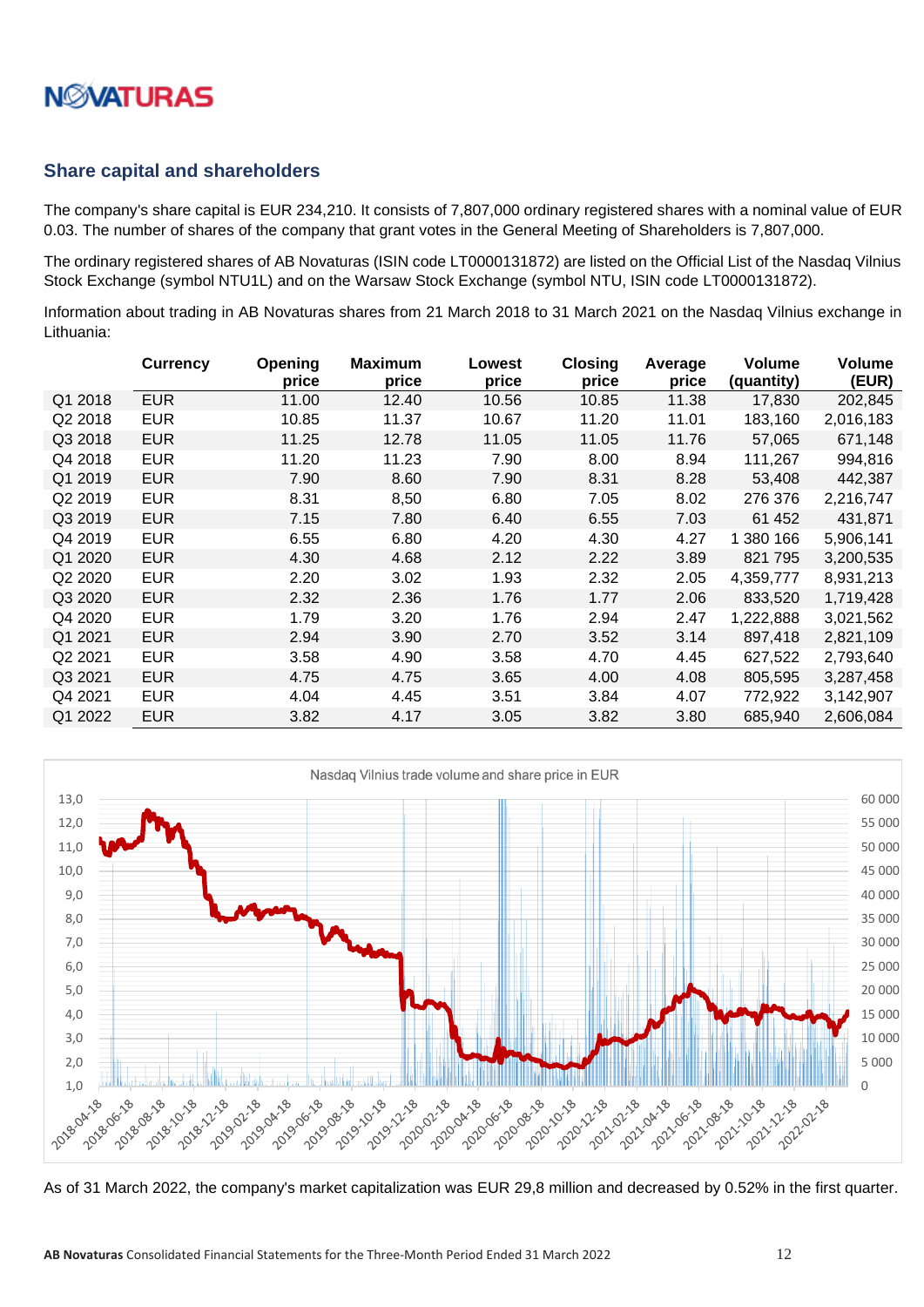

Information about trading in AB Novaturas shares from 21 March 2018 to 31 March 2022 on the "GPW main market" at the Warsaw Stock Exchange in Poland:

|         | <b>Currency</b> | Opening<br>price | <b>Maximum</b><br>price | Lowest<br>price | <b>Closing</b><br>price | Average<br>price | <b>Volume</b><br>(quantity) | Volume<br>(PLN) |
|---------|-----------------|------------------|-------------------------|-----------------|-------------------------|------------------|-----------------------------|-----------------|
| Q1 2018 | <b>PLN</b>      | 43.90            | 45.95                   | 43.60           | 43.95                   | 45.49            | 24,951                      | 1,134,971       |
| Q2 2018 | <b>PLN</b>      | 43.95            | 48.00                   | 42.60           | 48.00                   | 44.96            | 150,462                     | 6,765,241       |
| Q3 2018 | <b>PLN</b>      | 48.00            | 56.00                   | 44.20           | 47.30                   | 48.71            | 48,202                      | 2,348,140       |
| Q4 2018 | <b>PLN</b>      | 47.30            | 48.30                   | 32.39           | 33.20                   | 36.98            | 39,843                      | 1,473,410       |
| Q1 2019 | <b>PLN</b>      | 33.20            | 38.48                   | 33.15           | 37.80                   | 34.23            | 19,337                      | 661,820         |
| Q2 2019 | <b>PLN</b>      | 37.80            | 40.00                   | 31.80           | 33.20                   | 34.38            | 5,150                       | 177,060         |
| Q3 2019 | <b>PLN</b>      | 31.80            | 31.80                   | 27.20           | 28.40                   | 28.71            | 2,824                       | 81,070          |
| Q4 2019 | <b>PLN</b>      | 28.00            | 28.60                   | 17.00           | 17.50                   | 20.70            | 87,854                      | 1,818,800       |
| Q1 2020 | <b>PLN</b>      | 17.20            | 21.00                   | 12.00           | 12.00                   | 17.66            | 1,685                       | 29,760          |
| Q2 2020 | <b>PLN</b>      | 8.00             | 13.10                   | 8.00            | 9.85                    | 10.34            | 102,261                     | 1,056,950       |
| Q3 2020 | <b>PLN</b>      | 9.80             | 10.90                   | 7.60            | 8.50                    | 9.15             | 16,461                      | 150,650         |
| Q4 2020 | <b>PLN</b>      | 8.50             | 15.00                   | 7.00            | 12.40                   | 10.88            | 39,256                      | 427,100         |
| Q1 2021 | <b>PLN</b>      | 12.40            | 17.00                   | 11.80           | 16.30                   | 14.41            | 22,350                      | 321,980         |
| Q2 2021 | <b>PLN</b>      | 16.20            | 25.00                   | 16.00           | 20.20                   | 20.38            | 21,718                      | 442,613         |
| Q3 2021 | <b>PLN</b>      | 20.20            | 20.20                   | 15.70           | 17.10                   | 17.81            | 6,920                       | 123,250         |
| Q4 2021 | <b>PLN</b>      | 17.10            | 19.70                   | 14.70           | 18.20                   | 17.10            | 2,910                       | 49,766          |
| Q1 2022 | <b>PLN</b>      | 18.20            | 18.60                   | 13.20           | 17.40                   | 15.84            | 718                         | 11,371          |

As of 31 March 2022, the Company's market capitalization was PLN 135.8 million and, calculated in PLN, decreased by 4.6% during the first quarter.

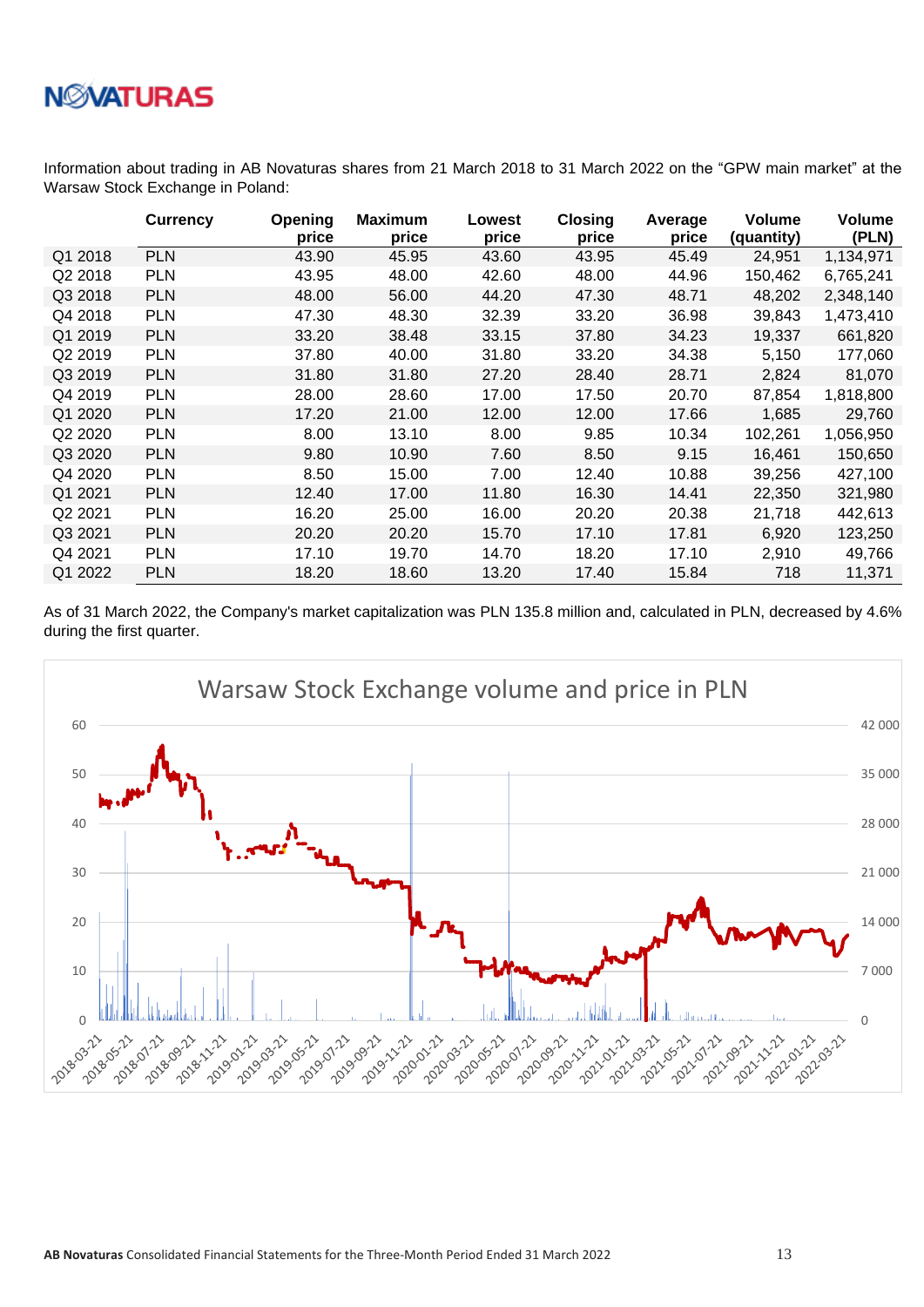# **N***N***XATURAS**

The following shareholders held at least 5% of share capital and votes as of 31 March 2022:

| Name of the shareholder | Number of shares | Share of authorized capital<br>and total number of votes |
|-------------------------|------------------|----------------------------------------------------------|
| UAB "ME Investicija"    | 779,900          | 9.99                                                     |
| Ugnius Radvila          | 740,702          | 9.49                                                     |
| Rendez Vous OU          | 592,000          | 7.58                                                     |
| Moonrider OU            | 543,346          | 6.96                                                     |
| Rytis Šūmakaris         | 535,278          | 6.86                                                     |
| Vidas Paliūnas          | 535,278          | 6.86                                                     |
| Others (free float)     | 4,080,496        | 52.56                                                    |
| <b>Total</b>            | 7,807,000        | 100.00                                                   |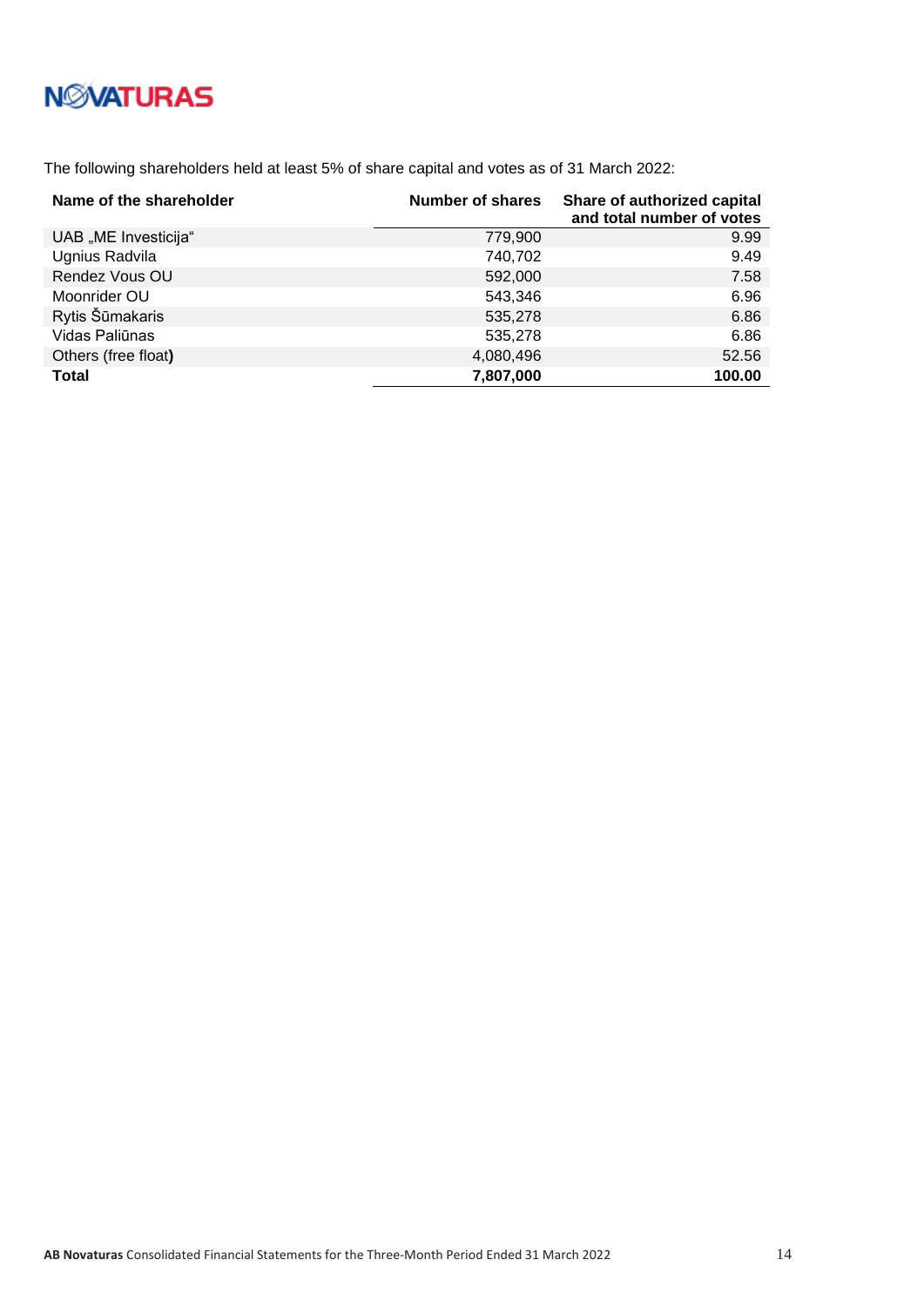## <span id="page-14-0"></span>Consolidated statements of comprehensive income

|                                                                                                          |           |         |           | Change %, | Change %, |
|----------------------------------------------------------------------------------------------------------|-----------|---------|-----------|-----------|-----------|
|                                                                                                          | Q1 2022   | Q1 2021 | Q1 2020   | 22/21     | 21/20     |
| <b>Sales</b>                                                                                             | 29,254    | 5,571   | 23,363    | 425.1     | $-76.2$   |
| Cost of sales                                                                                            | (26, 508) | (3,954) | (20, 828) | 570.4     | $-81.0$   |
| <b>Gross profit</b>                                                                                      | 2,746     | 1,617   | 2,535     | 69.8      | $-36.2$   |
| Sales and marketing expenses                                                                             | (2, 167)  | (652)   | (2,088)   | 232.2     | $-68.8$   |
| General and administrative expenses                                                                      | (694)     | (393)   | (701)     | 76.8      | $-43.9$   |
| Other operating income                                                                                   | 19        |         |           |           |           |
| Other operating (expenses)                                                                               |           |         |           |           |           |
| <b>Profit from operations</b>                                                                            | (96)      | 572     | (254)     |           |           |
| Finance income                                                                                           | 15        | 212     | 109       | $-92.9$   | 94.5      |
| Finance (expenses)                                                                                       | (529)     | (637)   | (264)     | $-17.0$   | 141.3     |
| <b>Profit before tax</b>                                                                                 | (610)     | 147     | (409)     |           |           |
| Income tax (expense)                                                                                     | 105       | 44      | 56        | 138.6     | $-21.4$   |
| Net profit                                                                                               | (505)     | 191     | (353)     |           |           |
|                                                                                                          |           |         |           |           |           |
| Other comprehensive income to be reclassified to<br>profit or loss in subsequent periods                 |           |         |           |           |           |
| Result of changes in cash flow hedge reserve                                                             | 4         | 449     | (3,005)   |           |           |
| Impact of income tax                                                                                     | (1)       | (67)    | 451       |           |           |
| Total comprehensive income for the year                                                                  | 502       | 573     | (2,907)   |           |           |
|                                                                                                          |           |         |           |           |           |
| Basic and diluted, profit for the year attributable to<br>ordinary equity holders of the parent (in EUR) | $-0.06$   | 0.02    | $-0.05$   |           |           |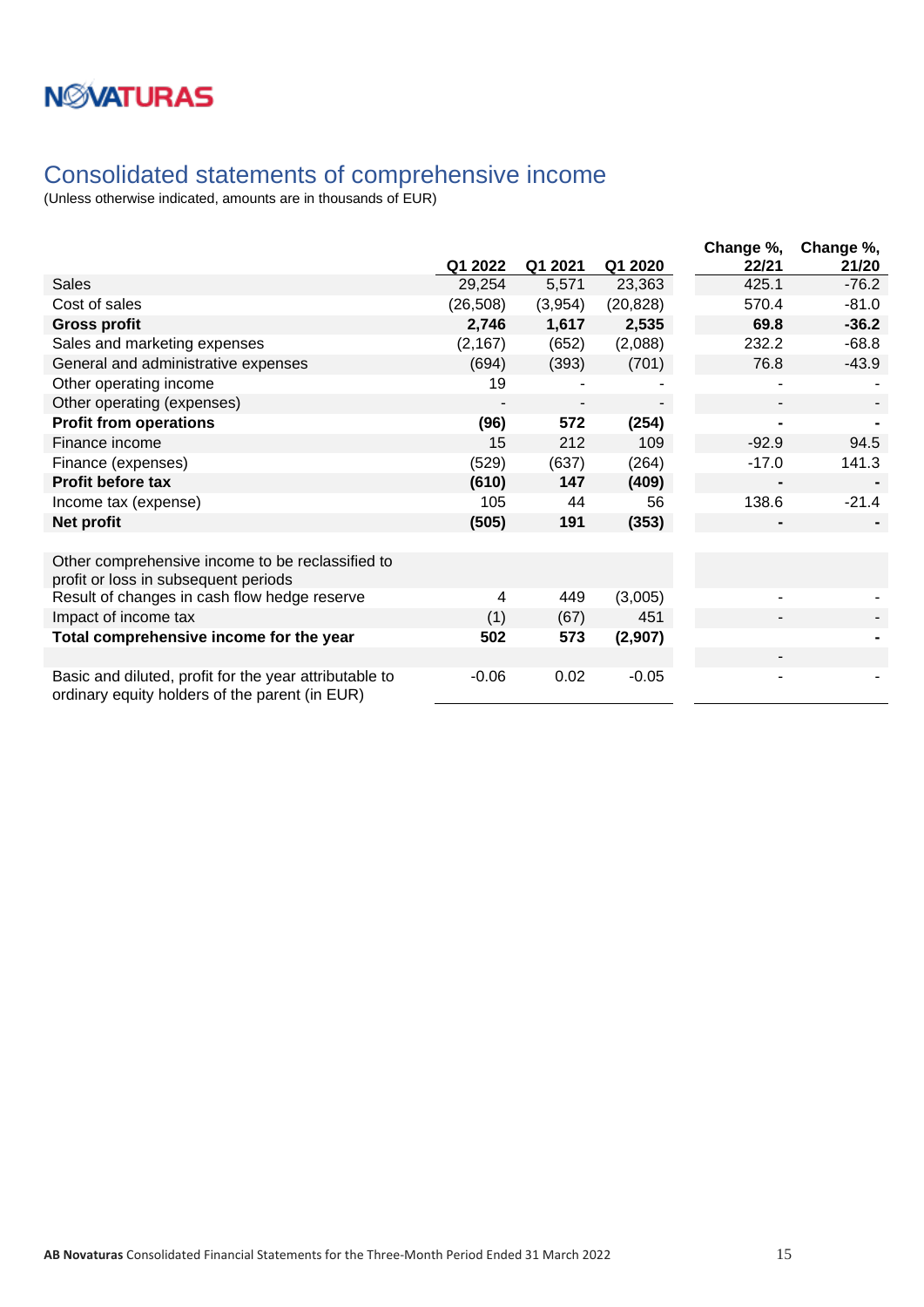## <span id="page-15-0"></span>Consolidated statements of financial position

|                                                | 31 March 2022 | 31 March 2021  | 31 March 2020  |
|------------------------------------------------|---------------|----------------|----------------|
| <b>ASSETS</b>                                  |               |                |                |
| <b>Non-current assets</b>                      |               |                |                |
| Goodwill                                       | 30,289        | 30,327         | 30,327         |
| Other intangible assets                        | 210           | 114            | 210            |
| Property, plant and equipment                  | 69            | 103            | 183            |
| Right of use assets                            | 227           | 219            | 562            |
| Long-term receivables                          | 107           | 187            | 218            |
| Deferred income tax asset                      | 893           | 935            | $\overline{7}$ |
| <b>Total non-current assets</b>                | 31,795        | 31,885         | 31,507         |
|                                                |               |                |                |
| <b>Current assets</b>                          |               |                |                |
| Inventories                                    | 1             | $\overline{c}$ | 3              |
| Prepayments and deferred expenses              | 8,514         | 7,114          | 15,626         |
| Trade accounts receivable                      | 282           | 127            | 372            |
| Prepaid income tax                             | 70            | 70             | 175            |
| Other receivables                              | 608           | 221            | 929            |
| Other current financial assets                 |               |                |                |
| Restricted cash                                | 200           | 2,300          | 3,200          |
| Cash and cash equivalents                      | 5,547         | 4,241          | 3,159          |
| <b>Total current assets</b>                    | 15,222        | 14,075         | 23,464         |
|                                                |               |                |                |
| <b>Total assets</b>                            | 47,017        | 45,960         | 54,971         |
| <b>EQUITY AND LIABILITIES</b>                  |               |                |                |
|                                                |               |                |                |
| <b>Equity</b>                                  |               |                |                |
| Share capital                                  | 234           | 234            | 234            |
| Cash flow hedge reserve                        |               | (39)           | (2, 332)       |
| Legal reserve                                  | 29            | 29             | 29             |
| Foreign currency translation reserve           | 145           | 145            | 145            |
| Retained earnings                              | 14,178        | 13,965         | 17,044         |
| <b>Total equity</b>                            | 14,586        | 14,334         | 15,120         |
| <b>Liabilities</b>                             |               |                |                |
| Non-current borrowings                         | 11,252        | 8,767          | 4,000          |
| Other non-current liabilities                  | 382           | 3,321          |                |
| Deferred income tax liabilities                |               |                | 2,823          |
| Lease liabilities                              | 91            | 83             | 360            |
| Total non-current liabilities                  | 11,725        | 12,171         | 7,183          |
|                                                |               |                |                |
| <b>Current liabilities</b>                     |               |                |                |
| Current portion of non-current borrowings      | 2,271         | 2,699          | 2,000          |
| <b>Current borrowings</b>                      | 2,593         | 2,737          | 6,655          |
| Trade payables                                 | 3,189         | 1,784          | 2,946          |
| Advances received                              | 11,720        | 10,929         | 17,403         |
| Income tax payable                             | 6             | 8              |                |
| Other current liabilities and accrued expenses | 778           | 1,104          | 704            |
| Lease leabilities                              | 149           | 46             | 216            |
| Other current financial liabilities            |               | 148            | 2,744          |
| <b>Total current liabilities</b>               | 20,706        | 19,455         | 32,668         |
|                                                |               |                |                |
| <b>Total equity and liabilities</b>            | 47,017        | 45,960         | 54,971         |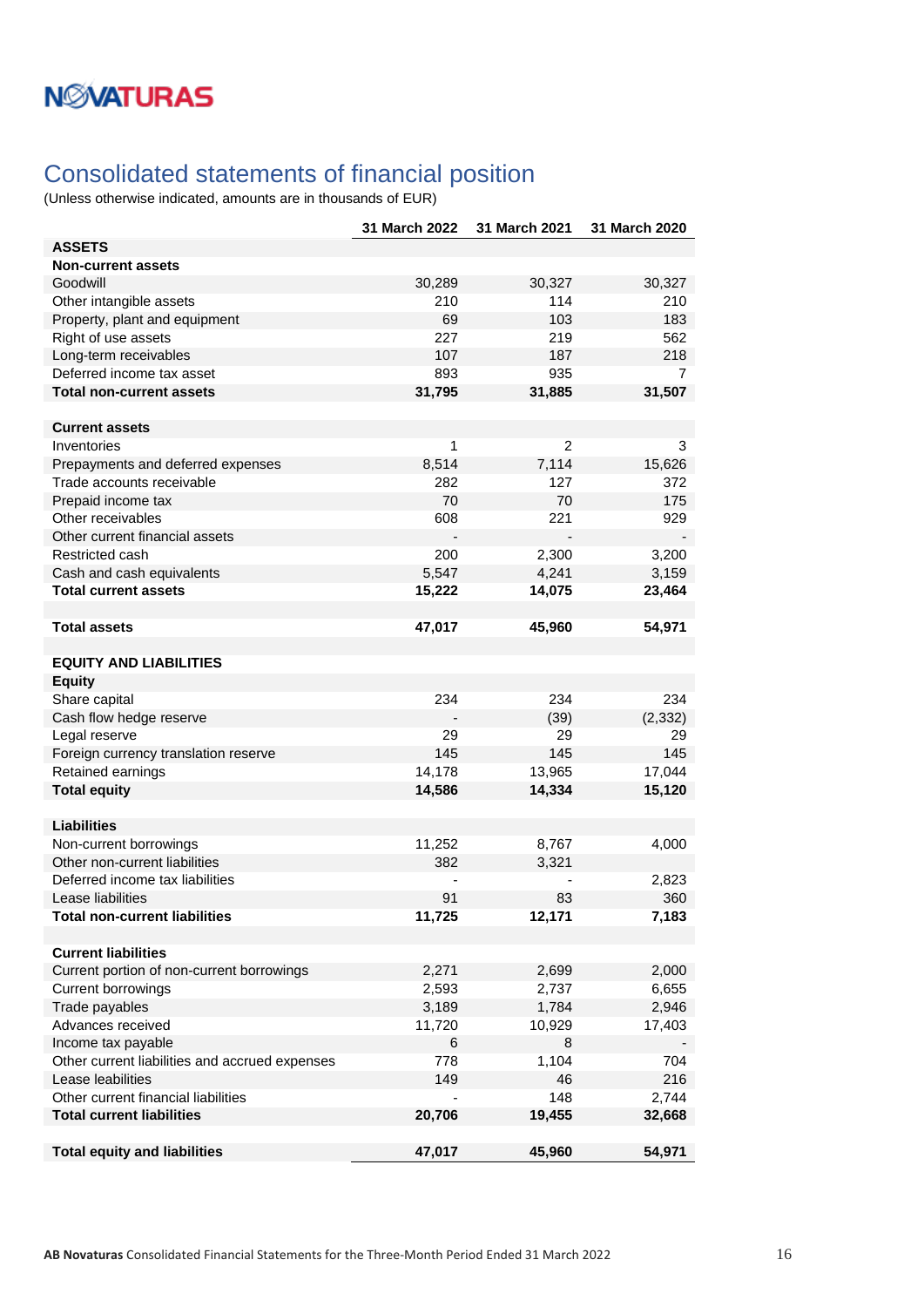

## <span id="page-16-0"></span>Consolidated statements of changes in equity

|                                       | <b>Share</b><br>capital  | Legal<br>reserve         | Cash<br>flow<br>hedge<br>reserve | <b>Retained</b><br>earnings | Foreign<br>currency<br>translation<br>reserve | <b>Equity</b><br>attributable<br>to equity<br>holders |
|---------------------------------------|--------------------------|--------------------------|----------------------------------|-----------------------------|-----------------------------------------------|-------------------------------------------------------|
| Balance as at 31 December 2020        | 234                      | 29                       | (421)                            | 13,774                      | 145                                           | 13,761                                                |
| Net profit for the year               | $\overline{\phantom{a}}$ | $\overline{\phantom{0}}$ | $\overline{\phantom{a}}$         | 909                         |                                               | 909                                                   |
| Other comprehensive income            |                          | $\blacksquare$           | 418                              | $\overline{\phantom{a}}$    |                                               | 418                                                   |
| Total comprehensive income            |                          |                          | 418                              | 909                         |                                               | 1.327                                                 |
| <b>Balance as at 31 December 2021</b> | 234                      | 29                       | (3)                              | 14.683                      | 145                                           | 15,088                                                |
| Net profit for the year               |                          |                          |                                  | (505)                       |                                               | (505)                                                 |
| Other comprehensive income            |                          | $\overline{\phantom{0}}$ | 3                                |                             |                                               | 3                                                     |
| Total comprehensive income            |                          |                          | 3                                | (505)                       |                                               | (502)                                                 |
| Balance as at 31 March 2022           | 234                      | 29                       |                                  | 14,178                      | 145                                           | 14,586                                                |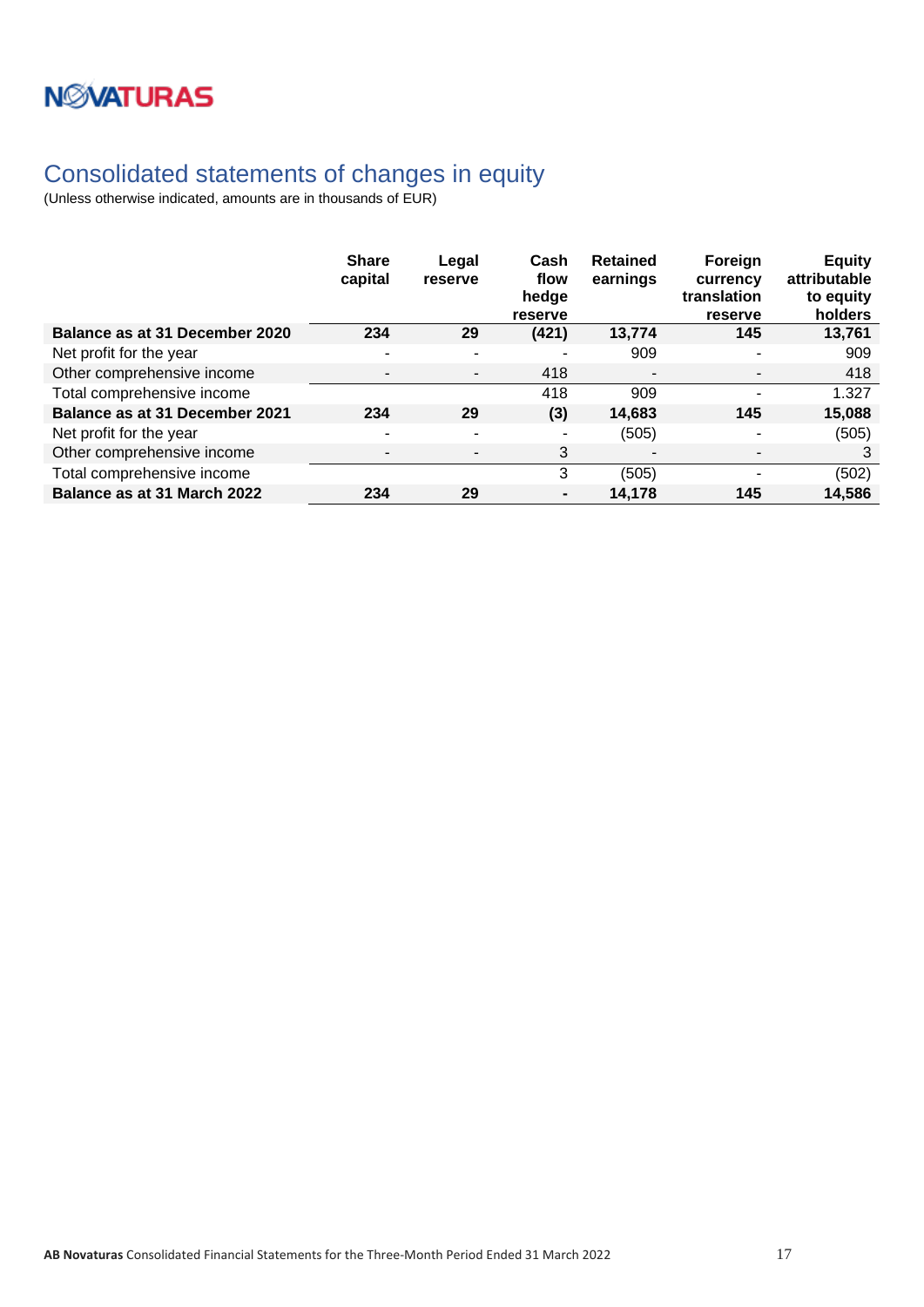## <span id="page-17-0"></span>Consolidated statements of cash flow

|                                                                          | Q1 2022  | Q1 2021 | Q1 2020   |
|--------------------------------------------------------------------------|----------|---------|-----------|
| Cash flows from (to) operating activities                                |          |         |           |
| Net profit                                                               | (505)    | 191     | (353)     |
| Adjustments for non-cash items:                                          |          |         |           |
| Depreciation and amortization                                            | 13       | 42      | 64        |
| Change in deferred income tax                                            |          |         | (511)     |
| Elimination of financial, investment and other non-cash activity results | 179      | 641     | (2, 414)  |
|                                                                          |          |         |           |
| <b>Changes in working capital:</b>                                       | (313)    | 874     | (3, 214)  |
| Decrease in inventories                                                  | (1)      |         | 1         |
| (Increase) decrease in trade receivables                                 | (115)    | 17      | 280       |
| (Increase) decrease in other receivables                                 | (137)    | (37)    | (2,996)   |
| (Increase) decrease in prepayments and deferred expenses                 | (2,330)  | 559     | (6, 459)  |
| Increase (decrease) in trade payables                                    | (1,707)  | (177)   | (1, 227)  |
| Increase in advances received                                            | 3,105    | 53      | 2,406     |
| Income tax paid                                                          | 42       | (18)    | (95)      |
| Increase (decrease) in other accounts payable and accrued expenses       | (656)    | (525)   | 1,095     |
| Net cash flows from operating activities                                 | (2, 112) | 746     | (10, 209) |
|                                                                          |          |         |           |
| Cash flows from (to) investing activities                                |          |         |           |
| (Acquisition) of non-current assets (except investments)                 | (55)     | (23)    | (3)       |
| Proceeds from sale of non-current assets (except investments)            |          |         |           |
| Net cash flows (to) investing activities                                 | (55)     | (23)    | (3)       |
|                                                                          |          |         |           |
| <b>Cash flows from financing activities</b>                              |          |         |           |
| Loans received                                                           | 2,593    | 1,405   | 6,655     |
| (Repayment) of loans                                                     | (422)    | (732)   |           |
| Interest (paid)                                                          | (176)    | (220)   | (138)     |
|                                                                          |          |         |           |
| Net cash flows (to) financing activities                                 | 1,995    | 453     | 6,517     |
|                                                                          |          |         |           |
| Net increase (decrease) in cash flows                                    | (172)    | 1,176   | (3,695)   |
|                                                                          |          |         |           |
| Cash and cash equivalents at the beginning of the year                   | 5,919    | 5,365   | 6,854     |
|                                                                          |          |         |           |
| Cash and cash equivalents at the end of the period                       | 5,747    | 6,541   | 3,159     |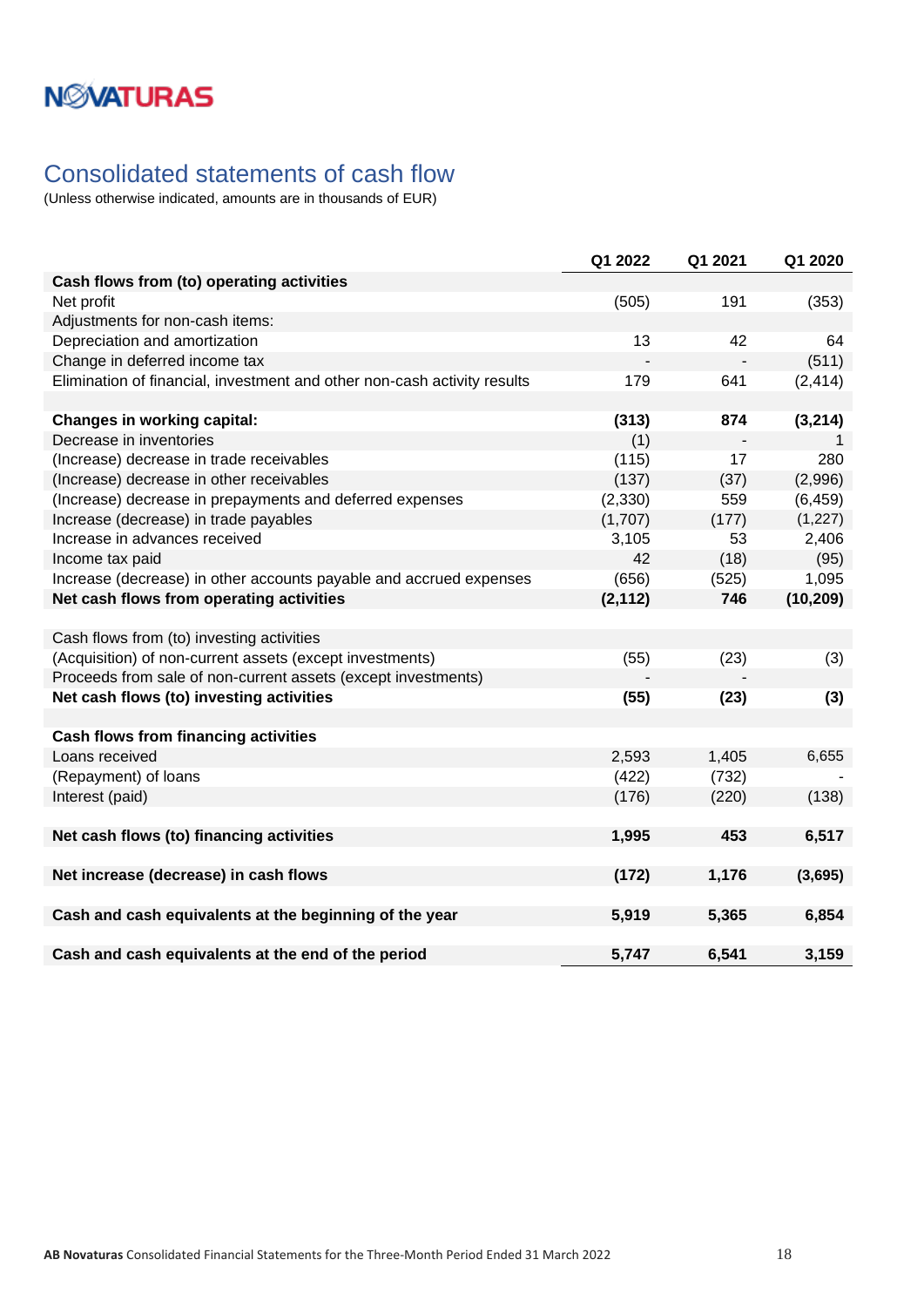# **NWATURAS**

## <span id="page-18-0"></span>Notes to the financial statements

### <span id="page-18-1"></span>**Information about subsidiaries**

Novaturas Group is a holding structure and AB Novaturas is the parent company which conducts operations directly and through subsidiaries in their respective markets of Lithuania, Latvia and Estonia.

| Company                        | Country of operations Shareholding % |     |
|--------------------------------|--------------------------------------|-----|
| <b>Novatours SIA</b>           | Latvia                               | 100 |
| Novatours OÜ                   | Estonia                              | 100 |
| Aviaturas ir Partneriai UAB    | Lithuania                            | 100 |
| <b>SRL Novatours Holidays*</b> | Romania                              | 100 |

\* Operations of the subsidiary in Romania were discontinued in 2009.

### <span id="page-18-2"></span>**Sales and marketing expenses**

|                                    | Q1 2022 | Q1 2021 | Q1 2020 | Change %,<br>22/21 | Change %,<br>21/20 |
|------------------------------------|---------|---------|---------|--------------------|--------------------|
| Commissions                        | 1,220   | 279     | 1,200   | $+337.3$           | $-76.8$            |
| Salaries and related taxes         | 582     | 252     | 535     | $+131.0$           | $-52.9$            |
| Advertising and marketing expenses | 266     | 64      | 242     | $+315.6$           | $-73.6$            |
| Rent and maintenance expenses      | 54      | 33      | 59      | $+63.6$            | $-44.1$            |
| Depreciation and amortization      | 4       | 8       | 10      | $-50.0$            | $-20.0$            |
| Business trips expenses            | 3       |         | 8       |                    |                    |
| Communication expenses             | 10      | 9       | 8       | $+11.1$            | $+12.5$            |
| <b>Transportation expenses</b>     | 9       | 3       | 8       | $+200.0$           | $-62.5$            |
| Representation expenses            | 11      |         | 7       |                    |                    |
| Training expenses                  | ۰       |         | и       | $\blacksquare$     |                    |
| Other                              |         | 4       | 10      | $+75.0$            | $-60.0$            |
| Total:                             | 2,166   | 652     | 2,088   | $+232.2$           | $-68.8$            |

### <span id="page-18-3"></span>**General and administrative expenses**

|                                | Q1 2022        | Q1 2021 | Q1 2020 | Change %,<br>21/20 | Change %,<br>20/19 |
|--------------------------------|----------------|---------|---------|--------------------|--------------------|
| Salaries and related taxes     | 372            | 168     | 341     | $+121.4$           | $-50.7$            |
| Rent and maintenance expenses  | 21             | 17      | 28      | $+23.5$            | $-39.3$            |
| Depreciation and amortization  | 9              | 34      | 56      | $-73.5$            | $-39.3$            |
| Business trips expenses        | 2              | ۰       | 7       |                    |                    |
| Communication expenses         | 6              | 5       | 6       | $+20.0$            | $-16.7$            |
| Consulting expenses            | 56             | 54      | 35      | $+3.7$             | $+54.3$            |
| <b>Transportation expenses</b> | 9              | 4       | 8       | $+125.0$           | $-50.0$            |
| Representation expenses        | 6              | 2       | 12      | $+200.0$           | $-83.3$            |
| Training expenses              | $\blacksquare$ |         | 6       |                    |                    |
| Other                          | 214            | 109     | 202     | $+96.3$            | $-46.0$            |
| Total:                         | 695            | 393     | 701     | $+76.8$            | $-43.9$            |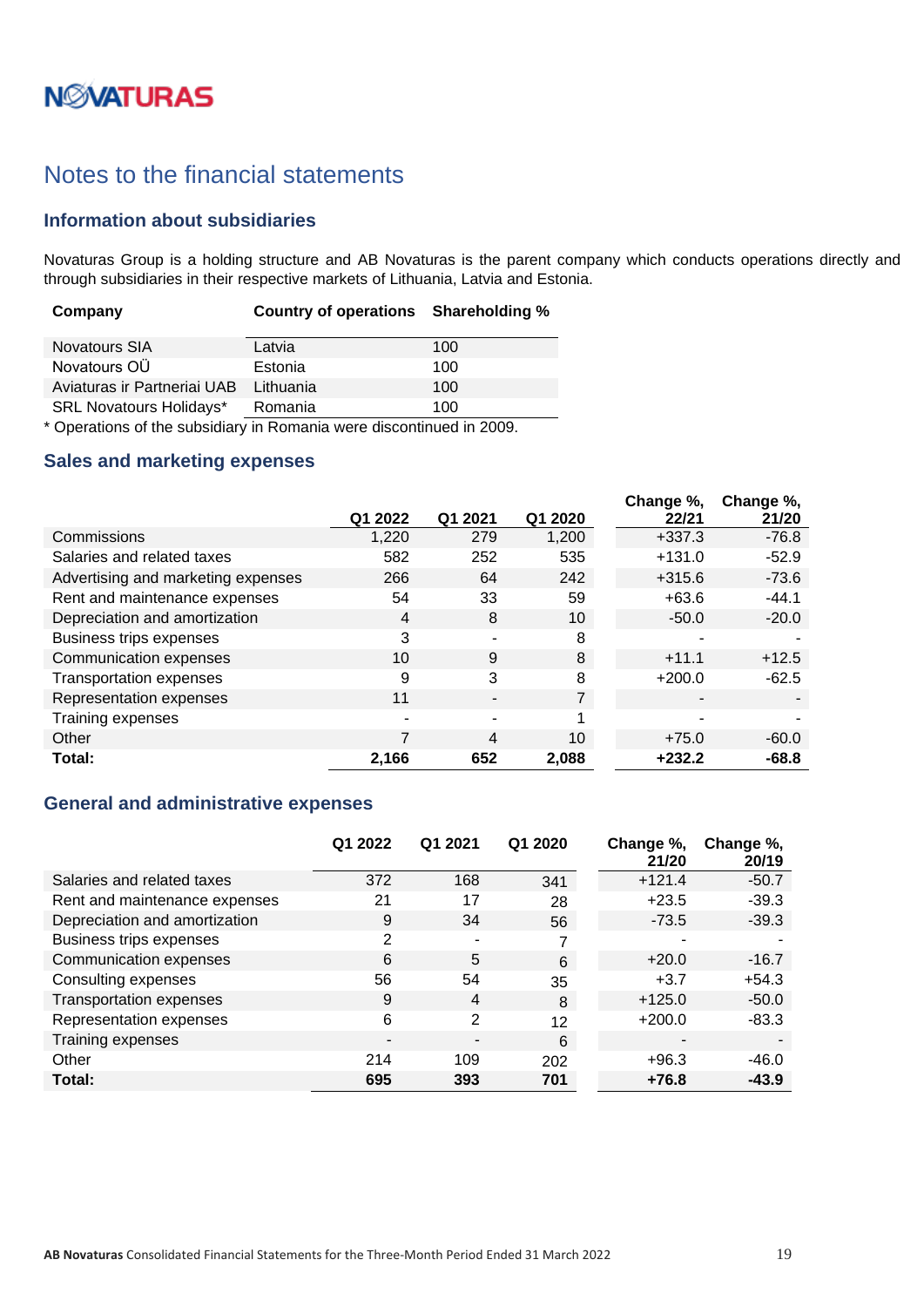

### <span id="page-19-0"></span>**Hedging**

The company operates as a tour operator. Due to its business specifics, the company is exposed to the risk of fluctuation in the price of aviation fuel and the EUR/USD foreign exchange rate. The company hedges against changes in aviation fuel prices (which affect fuel costs) and against changes in the EUR/USD exchange rate (which affects fuel and hotel costs) for the entire period of early bookings for upcoming summer and winter seasons, using forward and futures contracts. When derivative positions are closed on a monthly basis, the result is accounted for in the comprehensive income report.

The tables below present the results of closed hedging contracts and still-held hedging contracts at period-end market value (in thousands of EUR):

|                                                         | Q1 2022 | Q1 2021 | Q1 2020 | 22/21 | Change Change<br>21/20 |
|---------------------------------------------------------|---------|---------|---------|-------|------------------------|
| Result of closed hedging contracts already reflected in | $\sim$  | (167)   | (37)    | 167   | (130)                  |
| the statement of comprehensive income for the period    |         |         |         |       |                        |

|                                                             | 31 March | 31 March | 31 March |
|-------------------------------------------------------------|----------|----------|----------|
|                                                             | 2022     | 2021     | 2020     |
| Market value of existing hedges at the end of the<br>period |          | (46)     | (2,744)  |

### <span id="page-19-1"></span>**Borrowings**

The loans granted to the company are shown in the table below:

|                                                                 | 31 March<br>2022 | 31 March<br>2021 | 31 March<br>2020 |
|-----------------------------------------------------------------|------------------|------------------|------------------|
| Long term borrowings                                            |                  |                  |                  |
| AB Luminor bank loan                                            |                  | 5,307            | 6,000            |
| AB Luminor bank loan                                            | 5,000            | 5,000            |                  |
| Limited partnership "Pagalbos verslui fondas"<br>ordinary bonds | 5,000            |                  |                  |
| Loan granted by Investicijų ir verslo garantijos UAB            | 2,090            | 2,404            |                  |
| Altum Ioan                                                      | 480              | 960              |                  |
| Tax credits                                                     | 1,335            | 1,116            | $\blacksquare$   |
| <b>Total non-current borrowings</b>                             | 13,905           | 14,787           | 4,000            |
| Less: current portion of long-term borrowings                   | (2,271)          | (2,699)          | (2,000)          |
|                                                                 | 11,634           | 12,088           | 4,000            |
| <b>Current borrowings</b>                                       |                  |                  |                  |
| Current portion of long-term loans                              | 2,593            | 2,699            | 2,000            |
| AB Luminor bank overdraft                                       | 2,271            | 2,737            | 6,655            |
| <b>Total current borrowings</b>                                 | 4,864            | 5,436            | 8,655            |

#### Off-balance sheet commitments

|                        | Total Limit at Used limit at |          |
|------------------------|------------------------------|----------|
|                        | 31 March                     | 31 March |
|                        | 2022                         | 2021     |
| <b>Bank guarantees</b> |                              |          |
| AB Luminor Bank        | 6.000                        | 5,000    |
|                        |                              |          |

Bank guarantees are used to ensure the travel organizer's obligations in Lithuania, Latvia and Estonia.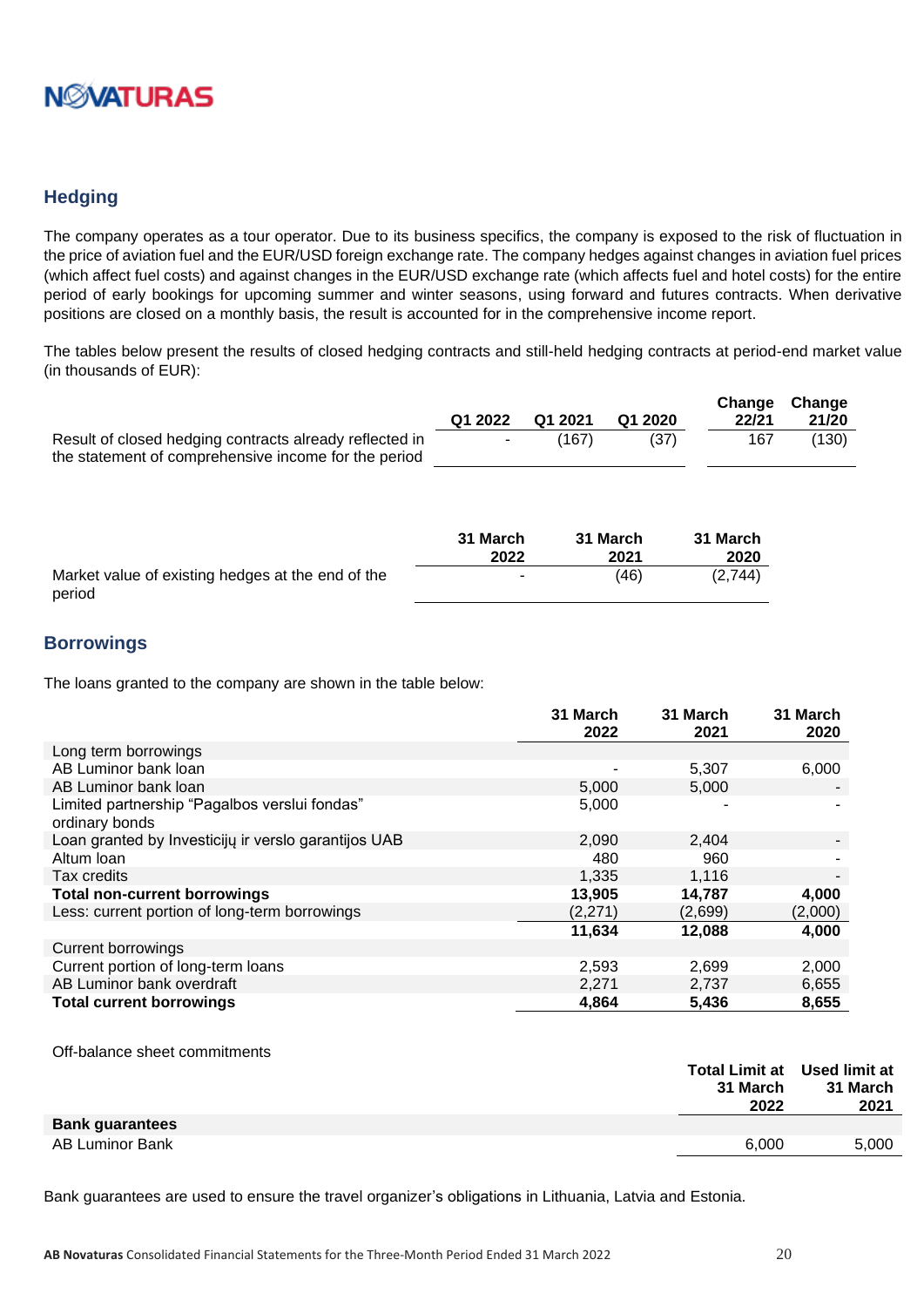

## <span id="page-20-0"></span>**Related party transactions**

During the three-month period ended 31 March 2022, total payments of EUR 49 thousand were made to Board members.